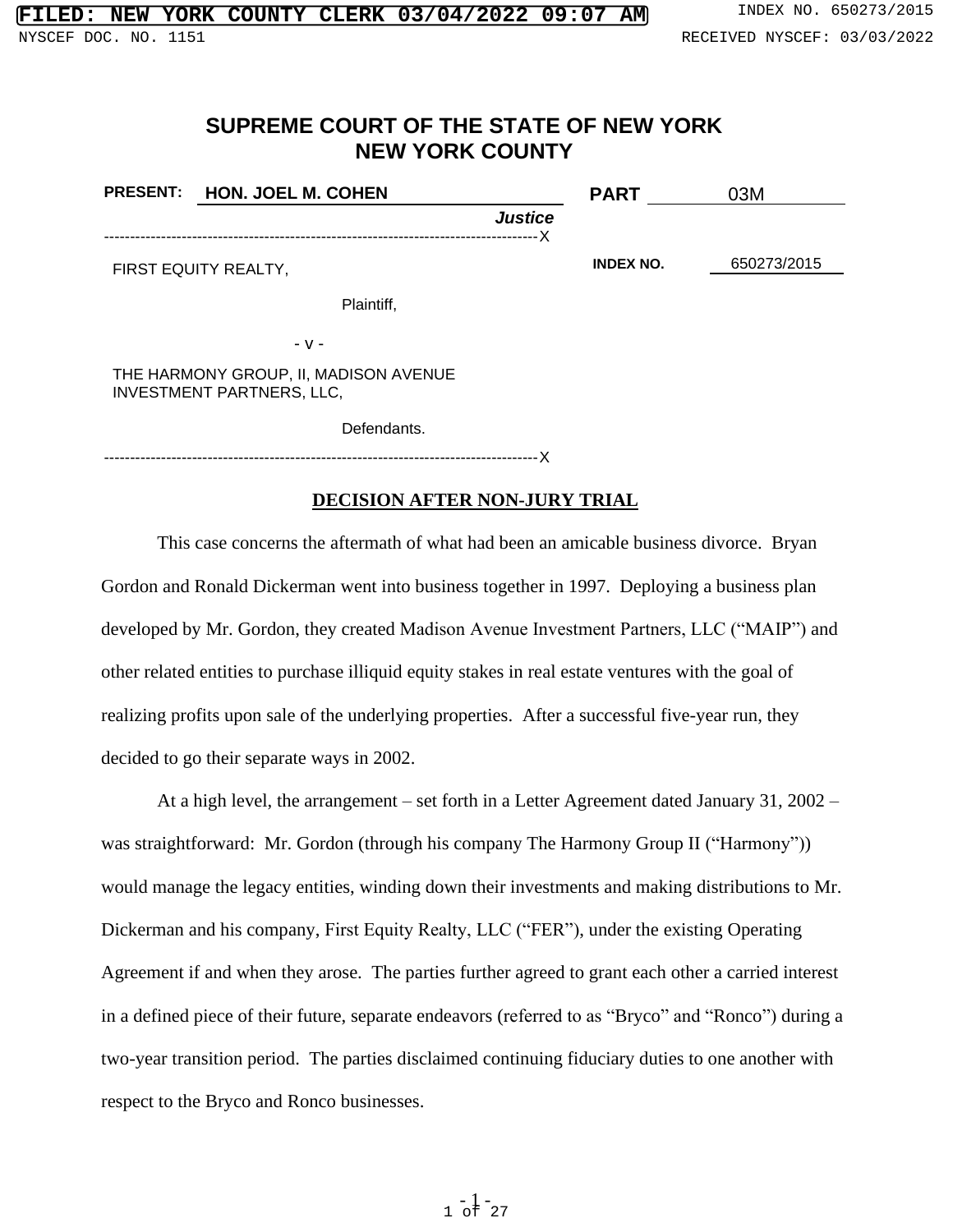In this action, FER (effectively Mr. Dickerman) alleges that MAIP and Harmony (effectively Mr. Gordon) breached the Operating Agreement and Letter Agreement by failing to make the full distributions to which FER was entitled between 2002 and 2013. Defendants deny those allegations with respect to pre-2009 distributions and assert that FER's claims with respect to those distributions are barred by the applicable six-year statute of limitations. In addition, Harmony asserts a counterclaim seeking carried interest payments it alleges it should have received from FER with respect to certain Ronco endeavors.

After a bench trial, the Court finds that FER's claims relating to MAIP profit distributions from 2002-2008 are barred by the applicable six-year statute of limitations. FER's assertion that Defendants are estopped from asserting the statute of limitations as a defense is unavailing. The evidence did not establish that Defendants misled Plaintiff about their activities during this period. The Court finds that Mr. Dickerman, who had been the de facto Chief Operating Officer of the parties' joint operations, failed to take reasonable steps to obtain the information upon which his lawsuit is based for well more than six years before the Complaint was filed. He was entitled to such information (and much more) under the Letter Agreement but failed to pursue or critically review such information until (at the earliest) 2014. In any event, FER failed to prove this branch of its breach of contract claim by a preponderance of the evidence.

FER has, however, established that Harmony wrongfully distributed to itself funds it had specifically reserved for payment to FER with respect to distributions covering 2009-2013. Those distributions were withheld at Mr. Gordon's direction – and without notice to FER – because of his suspicion, without supporting evidence, that Mr. Dickerman may have failed to make required payments to Harmony due under the Letter Agreement with respect to certain Ronco investments. Mr. Gordon agreed at trial that Harmony's receipt of those funds for its own account when MAIP was liquidated was inappropriate, and testified that he did not approve that transaction. FER is entitled to judgment in the amount of \$276,768 plus statutory prejudgment interest.

# $2 - \frac{2}{\text{of}} - \frac{2}{27}$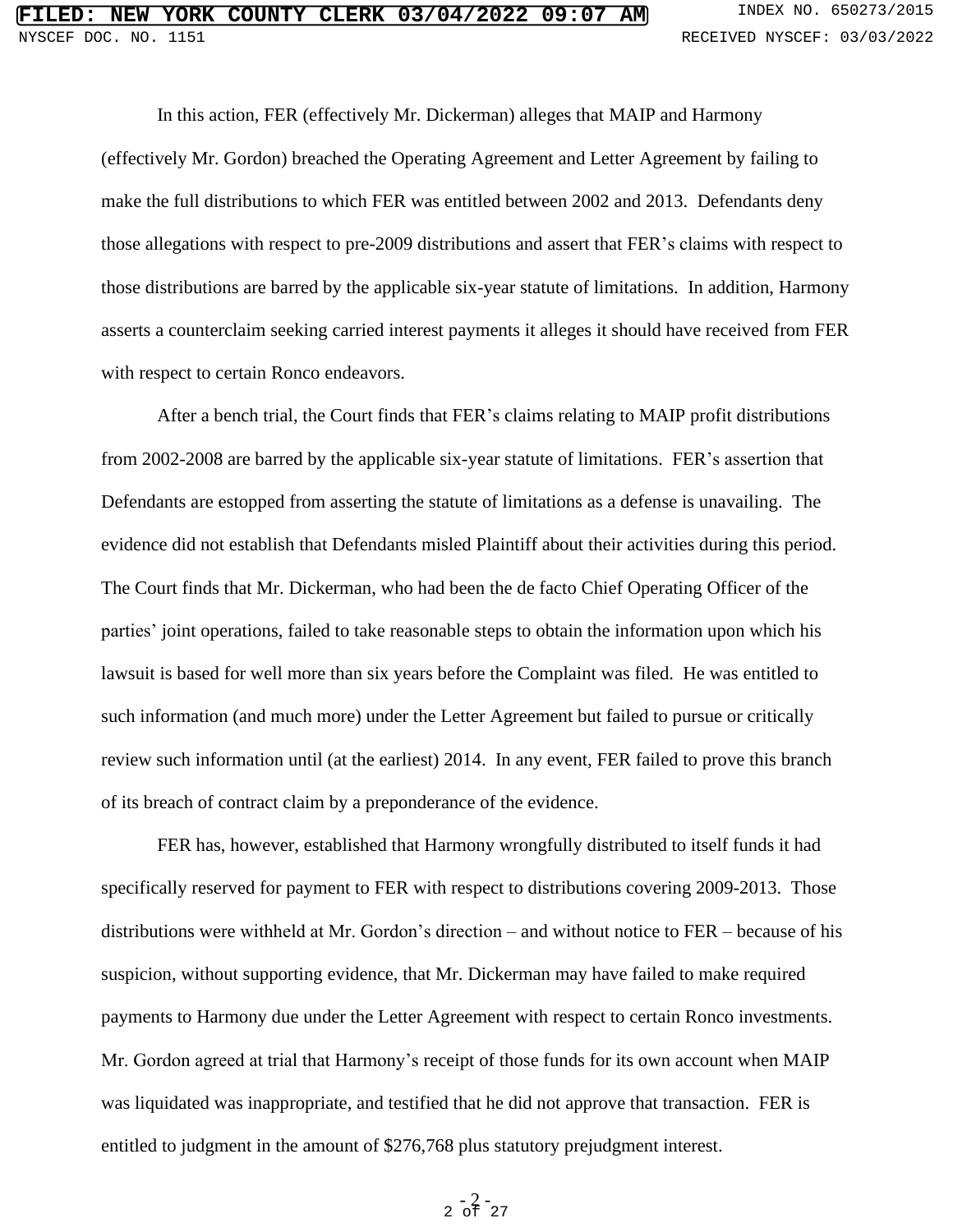# **FIRE COUNTY CLERK 03/04/2022 09:07 AM** INDEX NO. 650273/2015 NYSCEF DOC. NO. 1151 **RECEIVED NYSCEF: 03/03/2022**

Finally, the Court finds that Harmony's counterclaim for damages under the Letter Agreement is untimely. As was the case with Mr. Dickerson, Mr. Gordon made little effort to seek information to which he was contractually entitled from FER with respect to those investments in which he had a potential financial interest, relying instead on internet searches by his staff years after the fact. Mr. Gordon knew of FER's failure to provide required information investments for years, and at the latest by 2007, and did nothing about it. At that time he believed he was owed money with respect to Ronco's "German Fund" investments, but failed to bring a claim for eight years. In any event, Harmony failed to prove its counterclaim by a preponderance of the evidence.

# **UNDISPUTED FACTS AND PROCEDURAL HISTORY**

The facts leading up to and in the immediate aftermath of the parties' business divorce are largely undisputed. Counsel helpfully submitted in advance of trial a detailed statement of stipulated facts and procedural history (NYSCEF 844), which is set forth below with minor additions to reflect additional facts that were not disputed at trial.

# I. **BUSINESS VENTURES BETWEEN FER AND HARMONY**

1. Ronald Dickerman is the President of First Equity Realty, LLC. Bryan Gordon was the Managing Member of The Harmony Group, LLC, which merged into The Harmony Group II, LLC, on or about September 10, 1998. Bryan Gordon is the Managing Member of The Harmony Group II, LLC.

2. Around 1997, Ronald Dickerman, through FER, and Bryan Gordon, through

 $-3$  -  $27$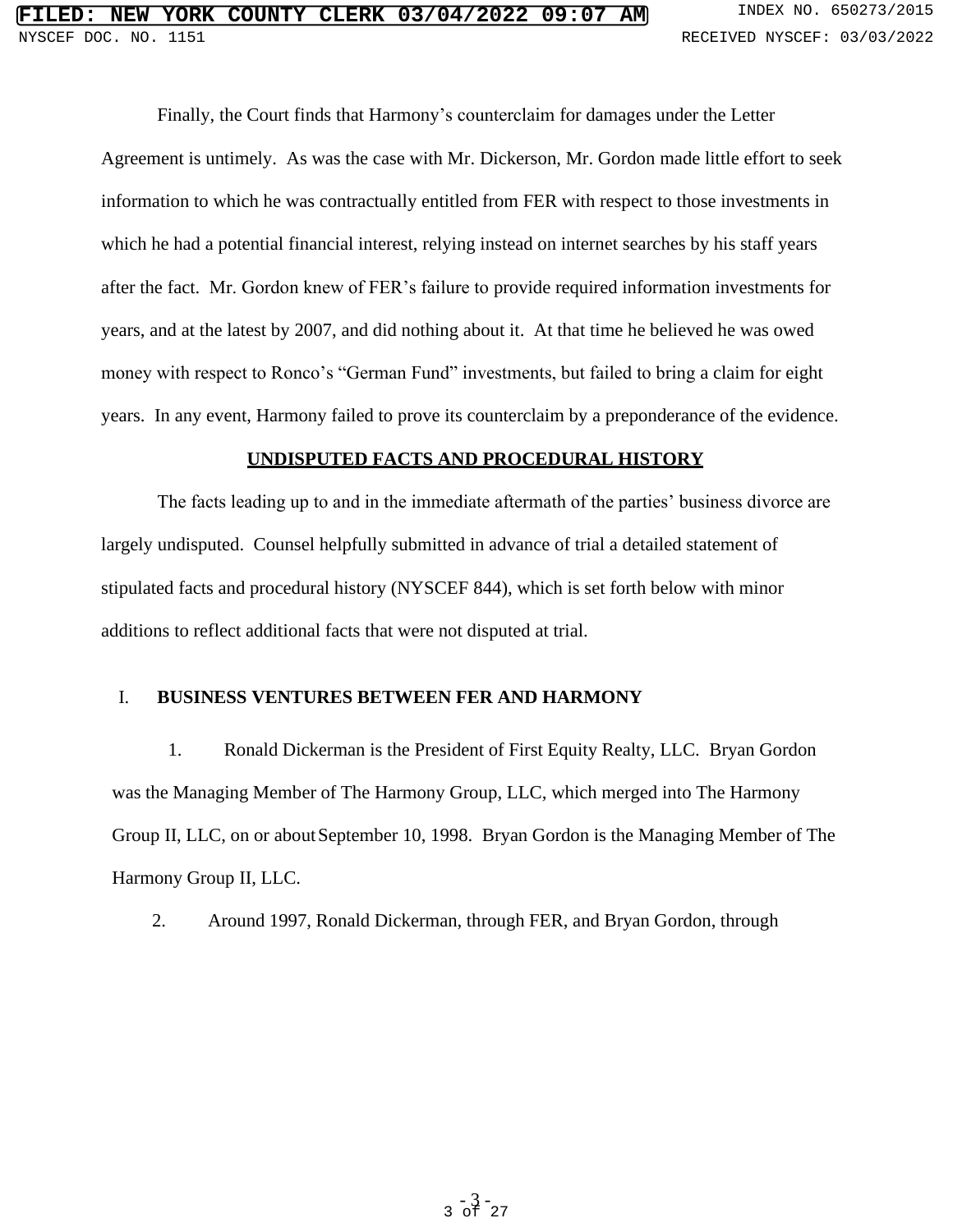Harmony, went into business together. Dickerman and Gordon met at Columbia Business School in 1985 and later worked together at Smith Barney.

3. Between approximately 1997 and 2002, FER and Harmony organized various companies for the purposes of acquiring, managing, and liquidating interests in the parties' collective investment vehicles. To that end, FER and Harmony became members of various limited liabilitycompanies together, most notably Madison Avenue Investment Partners, LLC ("MAIP").

4. MAIP was formed to implement the partners' investment strategy, which consisted of acquiring interests in illiquid investments and reaping value through natural liquidation. MAIP is organized under the laws of Delaware. MAIP is governed by an Amended and Restated Operating Agreement, dated July10, 1997, which is governed by Delaware law (the "MAIP Operating Agreement"). Harmony received six Voting Units and FER received four Voting Units in MAIP.

5. Section 4.3 of the MAIP Operating Agreement states:

Cash Distributions. Cash available for distribution shall be distributed at such times as are determined by a Majority of the Members in the following order of priority, provided that, within 90 days after the end of each calendar year, unless otherwise determined by a Supermajority of the Members, the Company shall in any event make a distribution to the Members in an amount equal to the lesser of (i) the sum of the Cash Distribution Receipts for such year, or (ii) the amount of Tax Distributions for such year:

(i) First, 75% to Harmony and 25% to FER until the Aggregate Cash Amount equals one million dollars;

(ii) Next, 70% to Harmony and 30% to FER until the Aggregate Cash Amount equals three million dollars;

(iii) Next, 60% to Harmony and 40% to FER until the Aggregate Cash Amount equals five million dollars;

(iv) Next, 50% to Harmony and 50% to FER until the Aggregate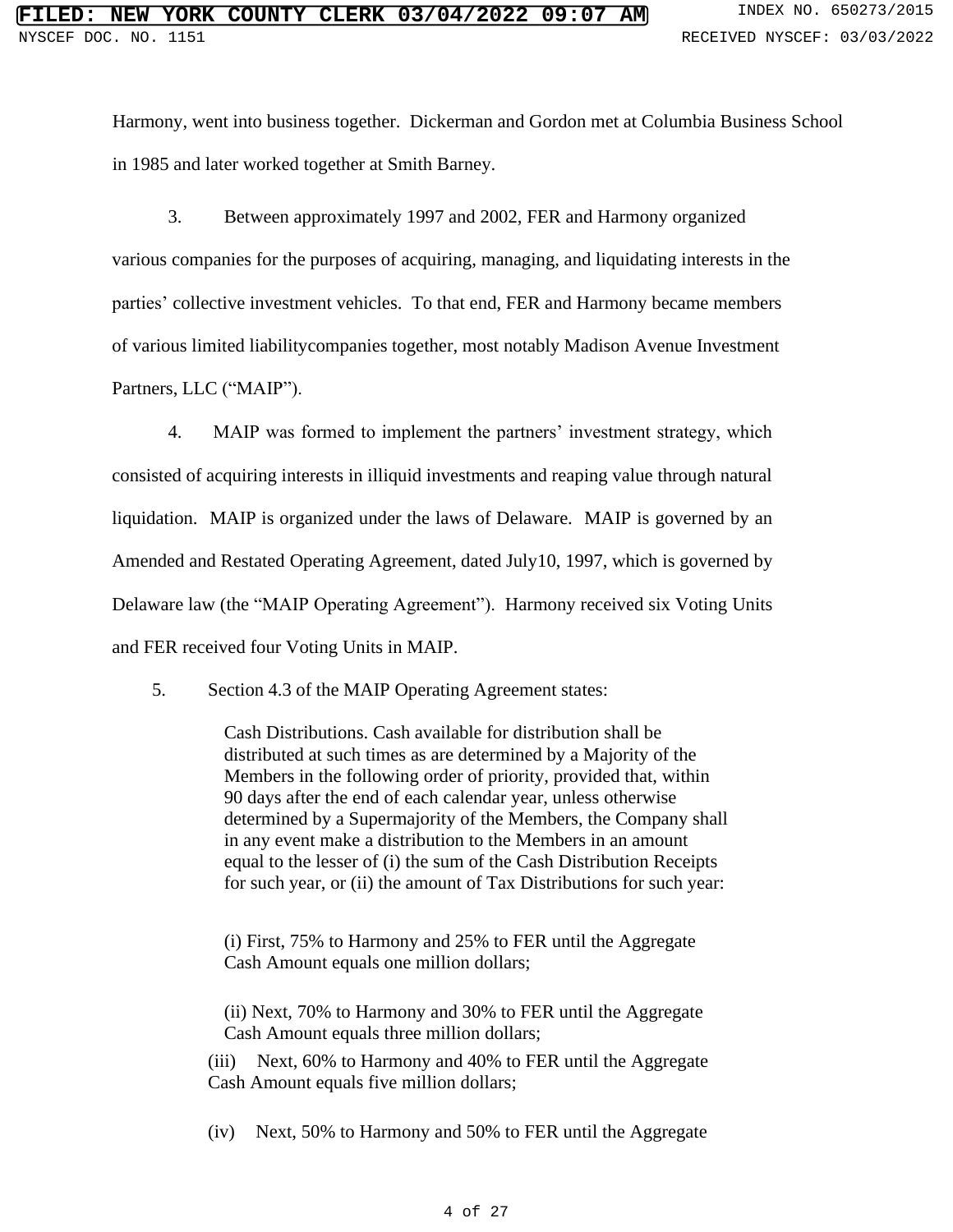Cash Amount equals seven million dollars; and

(v) Thereafter, 60% to Harmony and 40% to FER.

6. Per the MAIP Operating Agreement, "'Majority of the Members' as of any date

means those Members who collectively own 51% of the Voting Units of the Company."

7. As of January 30, 2002, the Aggregate Cash Amount was greater than seven

million dollars. Accordingly, allocation under Section 4.3 going forward was set at 60% to

Harmony and 40% to FER.

8. Section 5.6.1 of the MAIP Operating Agreement states in part:

No Member, nor any officer, director, shareholder, member, employee or agent of a Member, nor any Managing Director, shall be liable, in damages or otherwise, to the Company or to any Member for any act or omission based upon errors of judgement, negligence, or other fault in connection with the business or affairs of the Company, provided that such Member or such person acted in a manner reasonably believed by such Member or person to be within the scope of his, her or its authority under this Agreement and in the best interests of the Company, and provided further that such act or omission does not constitute gross negligence or willful misconduct.

- 9. The current members of MAIP are FER and Harmony.
- 10. MAIP has been liquidated but not dissolved.

# **II. THE BUSINESS SEPARATION OF FER AND HARMONY**

- 18. In 2001 or 2002, Mr. Gordon approached Mr. Dickerman about ending their business relationship.
- 19. Mr. Gordon, Harmony, Mr. Dickerman, and FER signed a letter agreement, dated as of January 31, 2002 (the "Letter Agreement").
	- 20. The Letter Agreement incorporated by reference the Written Consent by a

Majority of Members to Action of Company [MAIP], dated January 28, 2002 (the "Written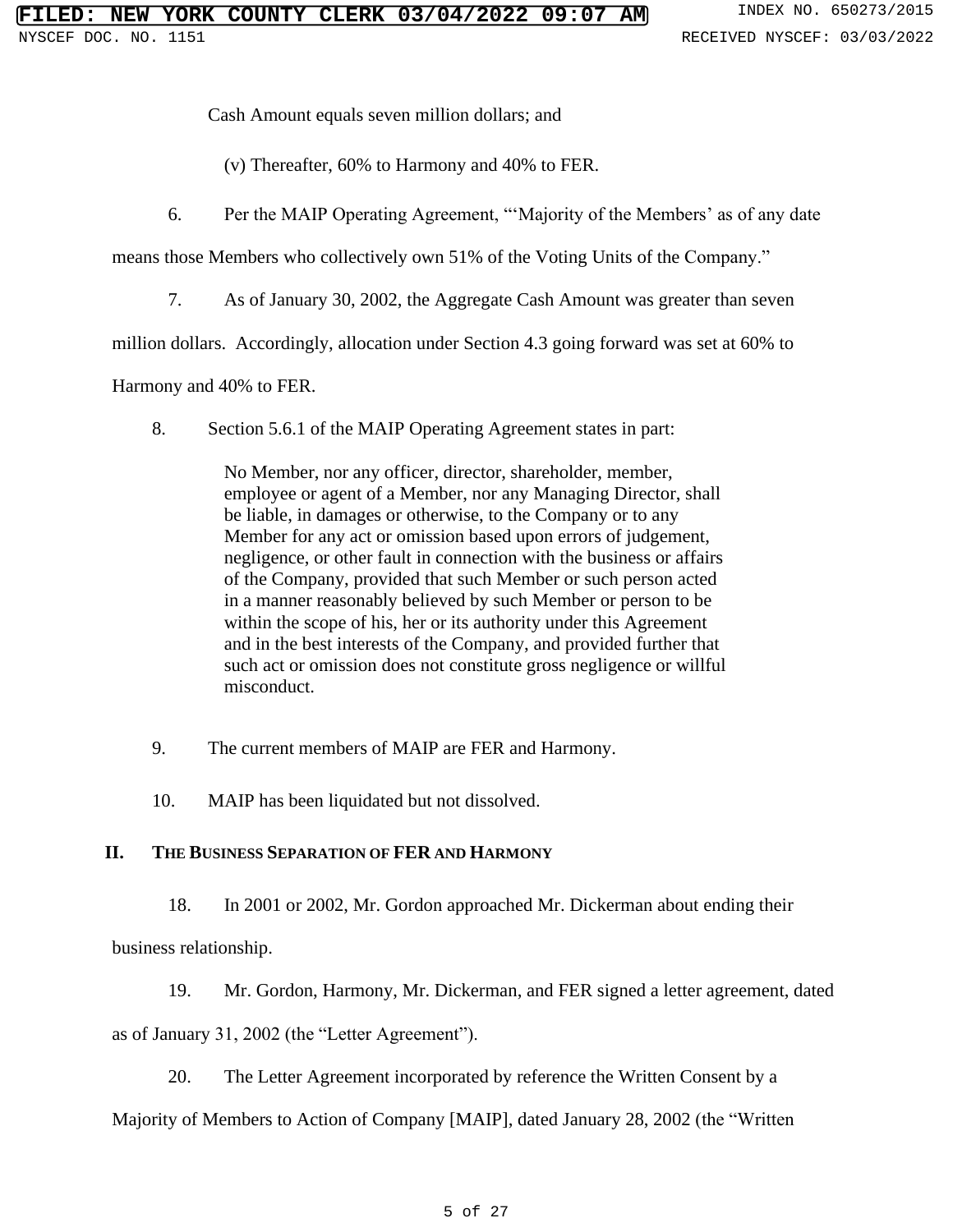Consent").

21. Mr. Gordon, Harmony, Mr. Dickerman, and FER signed an addendum to the

Letter Agreement, dated as of November 2004 (the "Addendum").

22. The parties had the benefit of legal counsel when negotiating the Letter

Agreement and Addendum.

23. The Addendum provides that it and the Letter Agreement are governed by New York law.

24. The parties consented to the exclusive jurisdiction of the state and federal courts in New York in connection with any action relating to the Addendum and/or Letter Agreement.

25. The Addendum contains a merger clause.

# **A. Completing the parties' pending business**

26. FER and Harmony agreed to complete the pending business of their companies, including MAIP.

27. Relevant to this action, MAIP would operate until the investments on its books at the time of the separation were complete.

# **B. Amendments to the MAIP Operating Agreement and MAIP's Management**

28. FER and Harmony maintained their ownership in MAIP, however the Letter Agreement, Addendum, and Written Consent amended some terms of the MAIP Operating Agreement and MAIP's management.

29. For example, the Letter Agreement provided: "Any cash available for distribution to FER or Harmony from any MCM Company under the terms of the operating agreement or partnership agreement governing that MCM Company will be distributed within 45 days after that cash becomes available for distribution, subject to deduction or offset for expenses,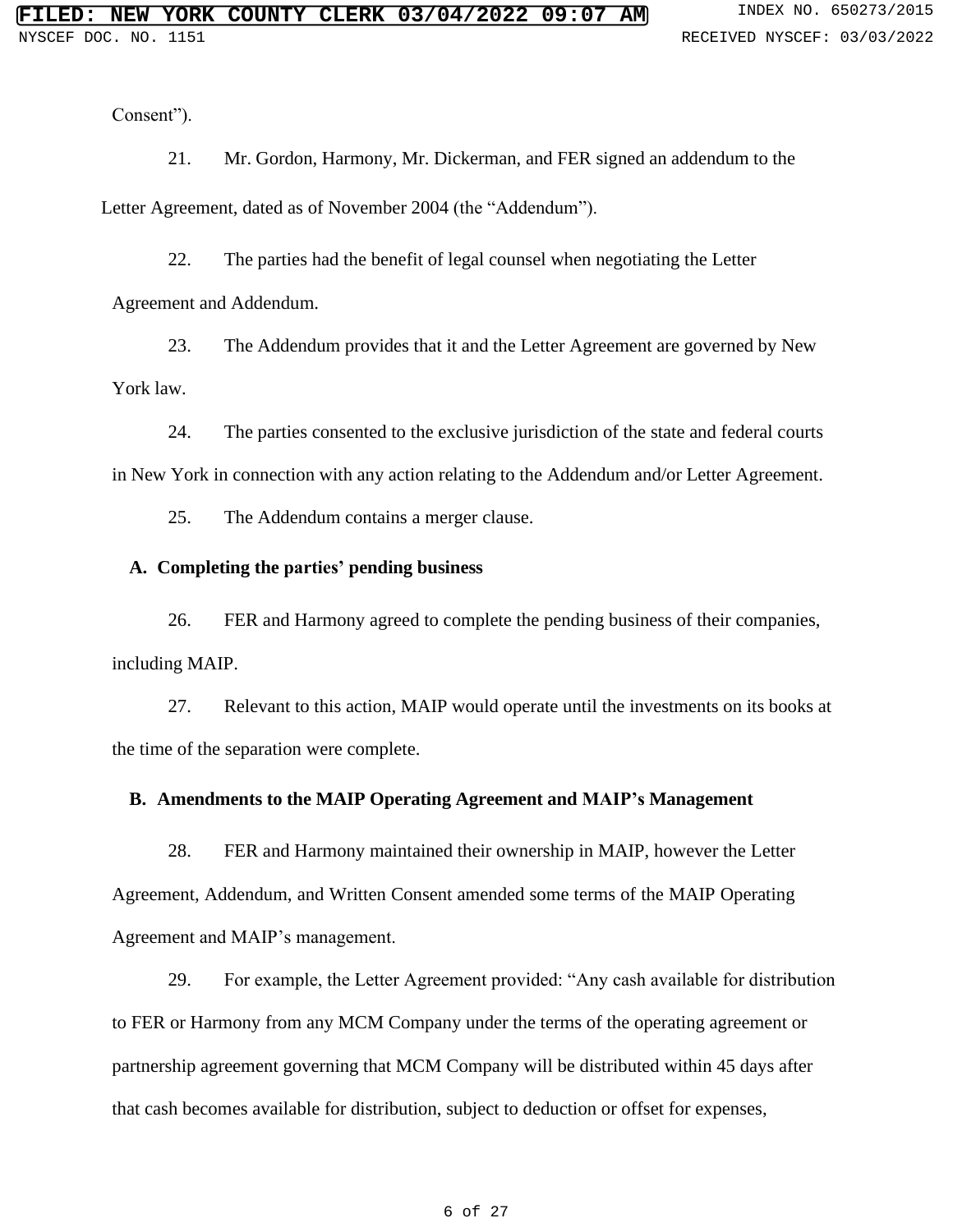repayment of 'Provided Resources loans,' and/or provision of such reserves as [Mr. Gordon] determine[s] to be reasonable." MAIP is an MCM Company.

30. The Letter Agreement directed that FER "will receive all monthly, quarterly and annual financial and other reports customarily prepared by [Harmony and MAIP] that relate to any interest that [it has] in any funds or other investment vehicles or in any other distributions, including a monthly management reporting package and 'back-end report' which will be sent by the last day of the following month."

31. The Letter Agreement entitled FER "to audit, at [its] sole cost and expense, not more than once in any calendar year, the reports furnished to [it], including, without limitation, the back-end account" and permitted Mr. Dickerman "to participate, in a non-voting consultative capacity, in any quarterly portfolio management reviews relating to any interest that [it had] in any funds or investment vehicles" and provided that Mr. Dickerman "will be notified not less than five days prior to such meetings as to their time and location."

32. Per the Written Consent, Mr. Gordon was chairman of the ad hoc investment committee and "responsible for the administration and day-to-day management of the business and assets of [MAIP] (subject to the Operating Agreement and without prejudice to the responsibilities of Dickerman for origination of new investment opportunities)."

33. The Written Consent also provided that "the responsibilities and authority (subject to the approval of a Majority of the Members) of [Mr.] Dickerman shall be limited to origination of new investment opportunities." He was "removed as a voting member, and [became] a nonvoting advisory member, of the ad hoc Investment Committee."

# **C. The Parties' New Businesses and Limited Sharing of Profits**

34. In addition to agreeing to complete the Pending Business, the parties agreed to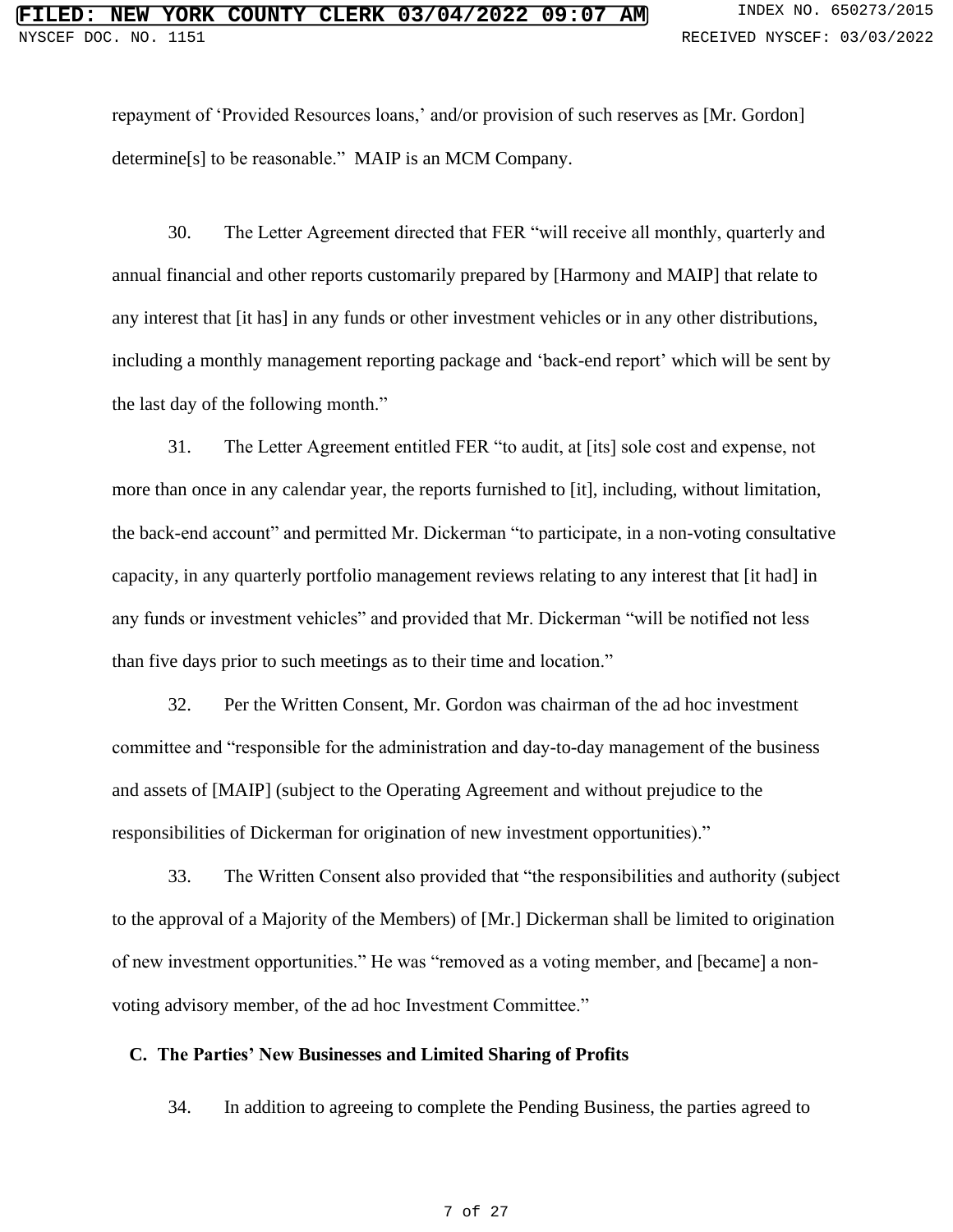grant each other a limited carried interest in their future, separate endeavors.

35. Mr. Gordon and Mr. Dickerman agreed they separately would "generate, develop, manage and operate any new business and/or funds through one or more new companies" after January 31, 2002 (the "Transition Date").

36. Mr. Gordon organized Madison Capital Group, LLC and agreed to do "business (other than the business of the MCM Companies) through that company and its affiliates and subsidiaries."

37. In the Letter Agreement, "those companies, whether formed or to be formed after the Transition Date, and the business of each of them, and, as the context requires, [Mr. Gordon], individually, and/or Harmony, are collectively referred to as 'Bryco.'"

38. Mr. Dickerman agreed to "acquire or organize, and do business (other than the business of the MCM Companies) through, one or more entities."

39. In the Letter Agreement, "those entities, whether formed or to be formed after the Transition Date, and the business of each of them, and, as the context requires, [Mr. Dickerman], individually, and/or FER, are collectively referred to as 'Ronco.'"

**40.** In the Letter Agreement, the parties agreed that "Ronco and Bryco will be independent of one another and, except as expressly provided herein, Ronco will not owe any duty, fiduciary or otherwise, to Bryco or any of its funds or investment vehicles, and Bryco will not owe any duty, fiduciary or otherwise, to Ronco or any of its funds or investment vehicles."

# **D. Bryco's Carried Interest in the German Funds**

41. In the Letter Agreement, Ronco agreed to grant Bryco "15% of the '*Ronco Net Profits Participation*' (as defined below) attributable to the first \$7.5 million of "Invested Capital" (as defined below), 10% of the Ronco Net Profits Participation attributable to the Invested Capital in excess of \$7.5 million but not in excess of \$15 million, and 5% of the Ronco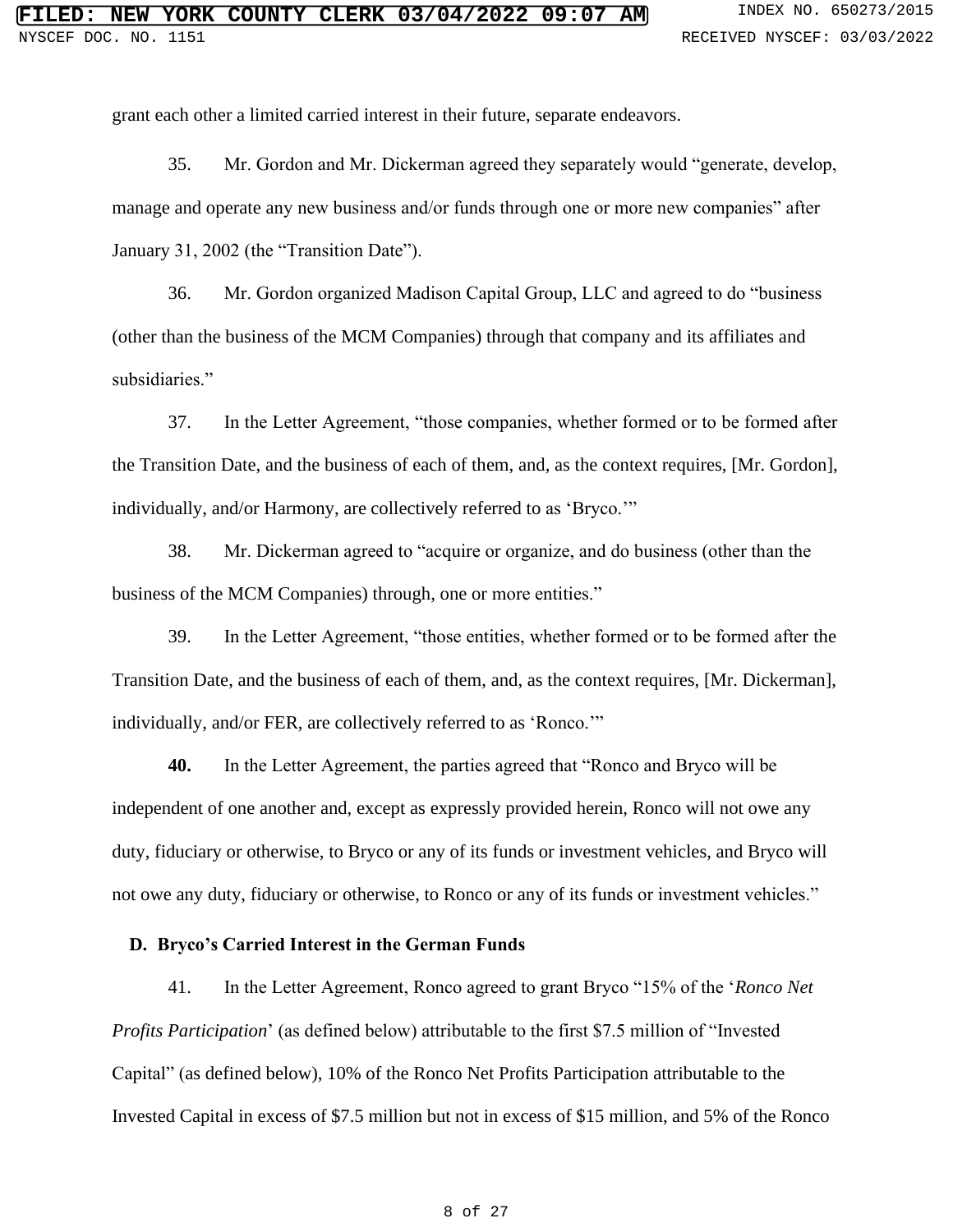Net Profits Participation attributable to all Invested Capital in excess of \$15 million."

42. The "'*Ronco Net Profits Participation*' is the promotional net profits participation (or the equivalent) granted to Ronco in any German Funds remaining after payment of promotional or profits interests to employees and economic partners [excluding] any interest in (i) asset management fees or expense reimbursements, or (ii) any assets or investments (or interests therein) acquired by Ronco as principal with its proprietary capital."

43. "'*Invested Capital*' is moneys committed to German Funds during the Transition Period by investors to German Funds and subsequently invested in German l.p. interests, regardless of when such funds are actually contributed to or invested by any German Fund, with the Bryco's carried interest being measured by the time of investment of funds (that is, the first \$7.5 million invested by German Funds from moneys committed to German Funds during the Transition Period constitutes the first \$7.5 million of Invested Capital)."

44. The "German Funds" are (i) Madison International Liquidity Fund, LLC and (ii) Madison International Liquidity Services, LLC.

45. The "Transition Period" is January 31, 2002 to January 30, 2004.

46. Under the Addendum, Bryco's participation in the Ronco Net Profits Participation, if any, was to be paid within 10 business days of the date that such participation accrues.

47. The Addendum obligated Ronco to furnish Bryco with periodic reports relating to the funds and other investment vehicles from which the potential carried interest derived.

# **E. Ronco's Carried Interest in the RCarry Funds**

48. In the Letter Agreement, Bryco agreed to grant Ronco "a carried interest in Bryco's carried interest in each fund or other investment vehicle originated or sponsored by

#### 9 of 27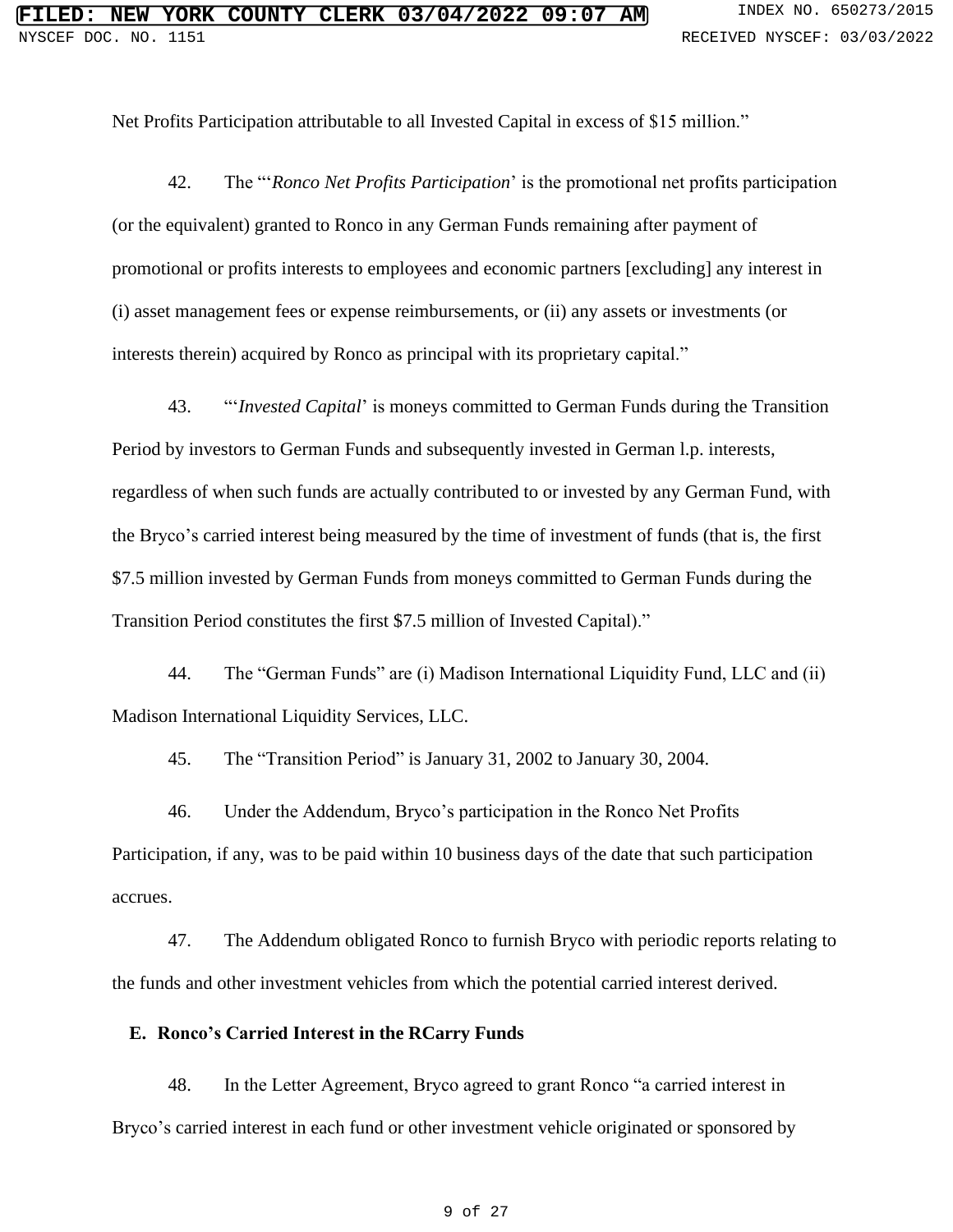Bryco to the extent that such fund or other investment vehicle makes investments in the 'Core Businesses' of the MCM Companies" in the two years following January 31, 2002.

49. These funds or other investment vehicles in which Ronco was entitled to a carried interest were called the "RCarry Funds."

50. The "'Bryco Net Profits Participation' is the promotional net profits participation in any fund or other investment vehicle granted to Bryco remaining after payment of promotional or profits interests to employees and economic partners and does not include any interest in (a) asset management fees or expense reimbursements, or (b) any assets or investments (or interests therein) acquired by Bryco as principal with its proprietary capital."

51. Under the Addendum, Ronco's participation in the Bryco Net Profits Participation, if any, is to be paid to Ronco within 10 business days of the date that such participation accrues.

52. The Addendum obligated Bryco to furnish Ronco with periodic reports relating to the funds and other investment vehicles from which the potential carried interest derived.

# **II. POST-SEPARATION EVENTS**

53. The investment phase of the Pending Business was completed within two years from the Transition Date.

54. Mr. Dickerman vacated the New York office on March 10, 2004.

55. FER was provided yearly K-1s from MAIP until MAIP liquidated, i.e., through tax year 2013.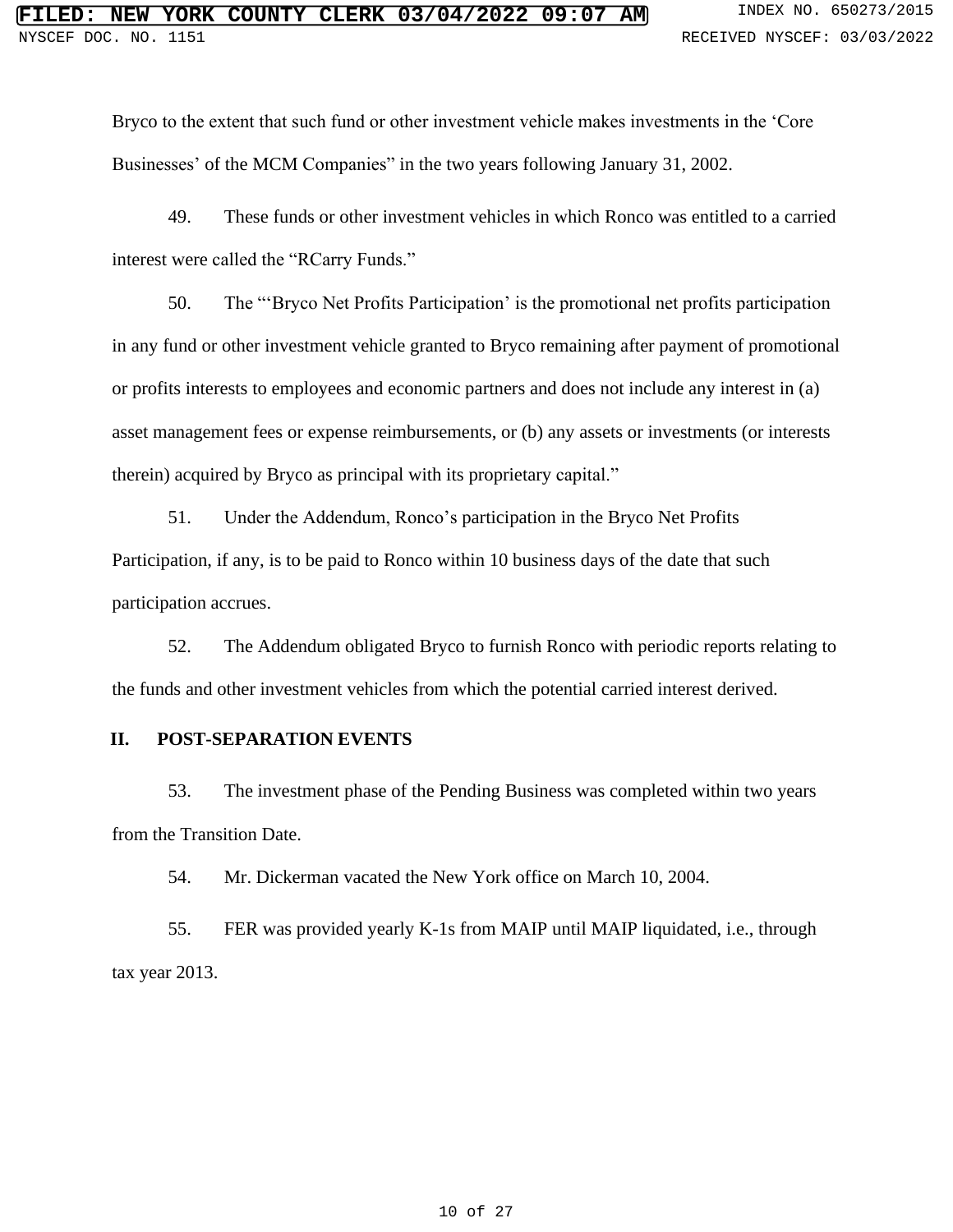### **PROCEDURAL HISTORY**

56. Following FER's requests for financial information, Harmony and MAIP filed suit against FER in Colorado state court on December 19, 2014, alleging breach of the Letter Agreement and seeking a declaratory judgment (the "Colorado Action") (NYSCEF 707).

57. The Colorado Action was dismissed without prejudice on February 24, 2015 by agreement of the parties. (NYSCEF 708).

58. On January 30, 2015, FER commenced this action, asserting nine claims against Harmony and MAIP (NYSCEF 1). In an Order filed on October 1, 2015, the Court (Bransten, J.) dismissed six of those claims—conversion (Claim I), fraud (Claim II), negligent misrepresentation (Claim III), breach of fiduciary duty (Claim IV), breach of the covenant of good faith and fair dealing (Claim VII), and conspiracy (Claim IX)—and also struck FER's demand for punitive damages (NYSCEF 35).

59. On May 10, 2019, FER filed its Fourth Amended Complaint ("FAC") asserting six claims against Harmony and MAIP (NYSCEF 604):

- a. Count I: Breach Of Contract (Failure To Pay Profits And Return Capital) (Against MAIP and Harmony II),
- b. Count II: Breach Of Contract (Improper Dissolution) (Against MAIP and Harmony II),
- c. Count III: Piercing The Corporate Veil (Against MAIP and Harmony II),
- d. Count IV: Breach Of Contract (Letter Agreement And Addendum) (Against MAIP and Harmony II),
- e. Count V: Breach Of Contract (Colorado Action) (Against MAIP and Harmony  $II$ ).
- f. Count V: Accounting (Against Harmony II) as to MAIP and the RCarry Funds.
- 60. On April 20, 2021, FER voluntarily discontinued Counts II, III, IV, and V

#### 11 of 27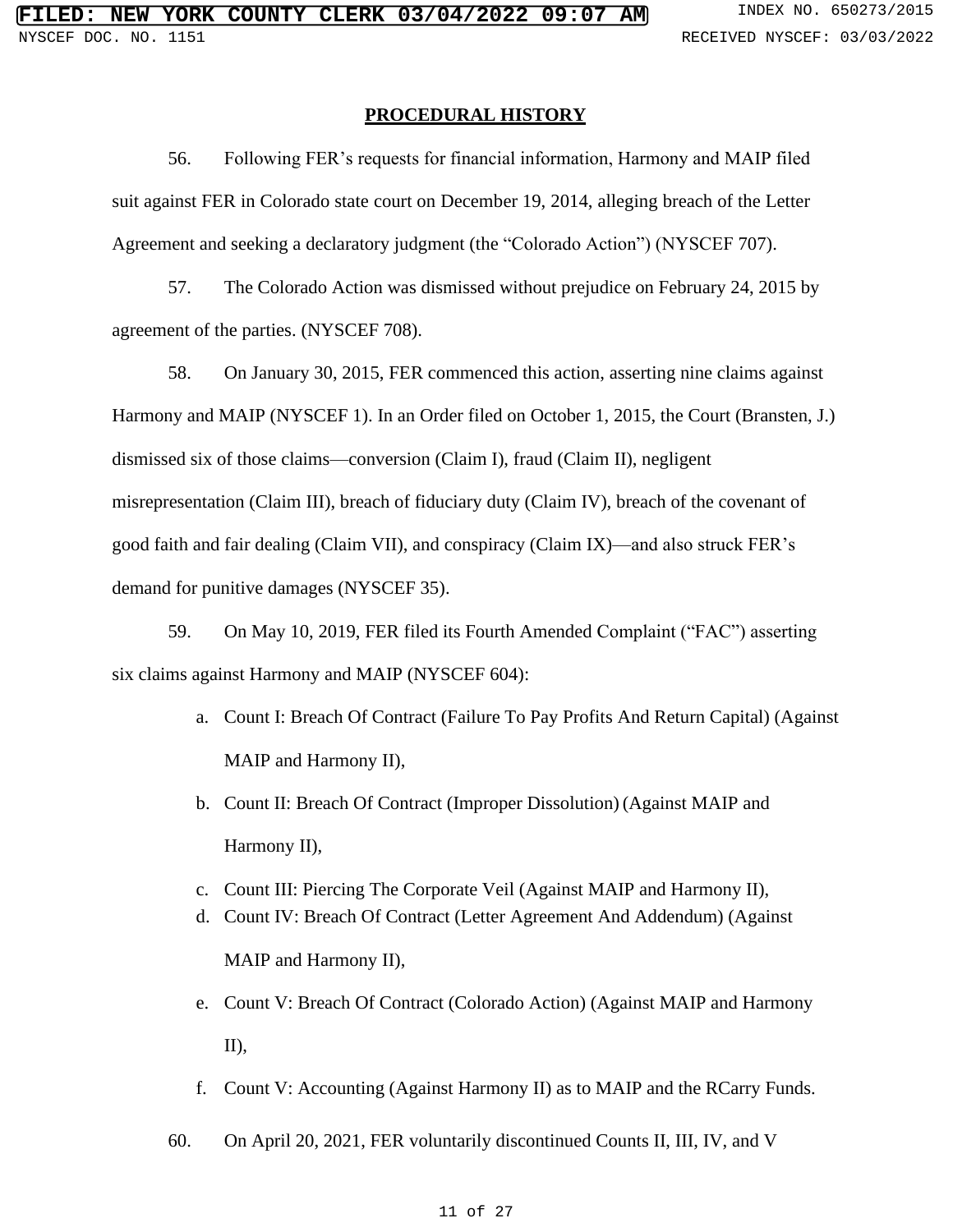(Colorado Action) (NYSCEF 843).

61. In Count I, FER alleges breach of contract against Harmony and MAIP for allegedly failing to make proper distributions under the MAIP Operating Agreement.

62. In Count III, FER alleges a veil-piercing claim because Harmony allegedly improperly dominated MAIP causing MAIP to commit the alleged wrongs against FER.

63. In Count V (Accounting), FER seeks an equitable accounting from Harmony of

(a) MAIP and (b) the RCarry Funds.

64. In an order dated August 17, 2020, following motions for partial summary judgment filed by each side, the Court dismissed Count V (Accounting) regarding the RCarry Funds. It made the following findings:

- a. There is no fiduciary relationship between FER and Harmony concerning the carried interests.
- b. The general disclaimer of fiduciary duties in the Letter Agreement does not clearly and unambiguously dissolve the fiduciary relationship between FER and Harmony established under Delaware law.

65. On June 10, 2019, Defendants filed an Answer, with Defenses and Counterclaims, to the FAC, asserting two counterclaims against FER (NYSCEF 605).

66. The counterclaims are:

- a. Counterclaim Count I: Breach of Contract (by Harmony against Plaintiff) and
- b. Counterclaim Count II: Declaratory Judgment (by Harmony against Plaintiff).

67. In Counterclaim Count II, Harmony sought a declaratory judgment that it is discharged from performing its obligations under the relevant agreements because FER allegedlymaterially breached its payment and reporting obligations regarding the German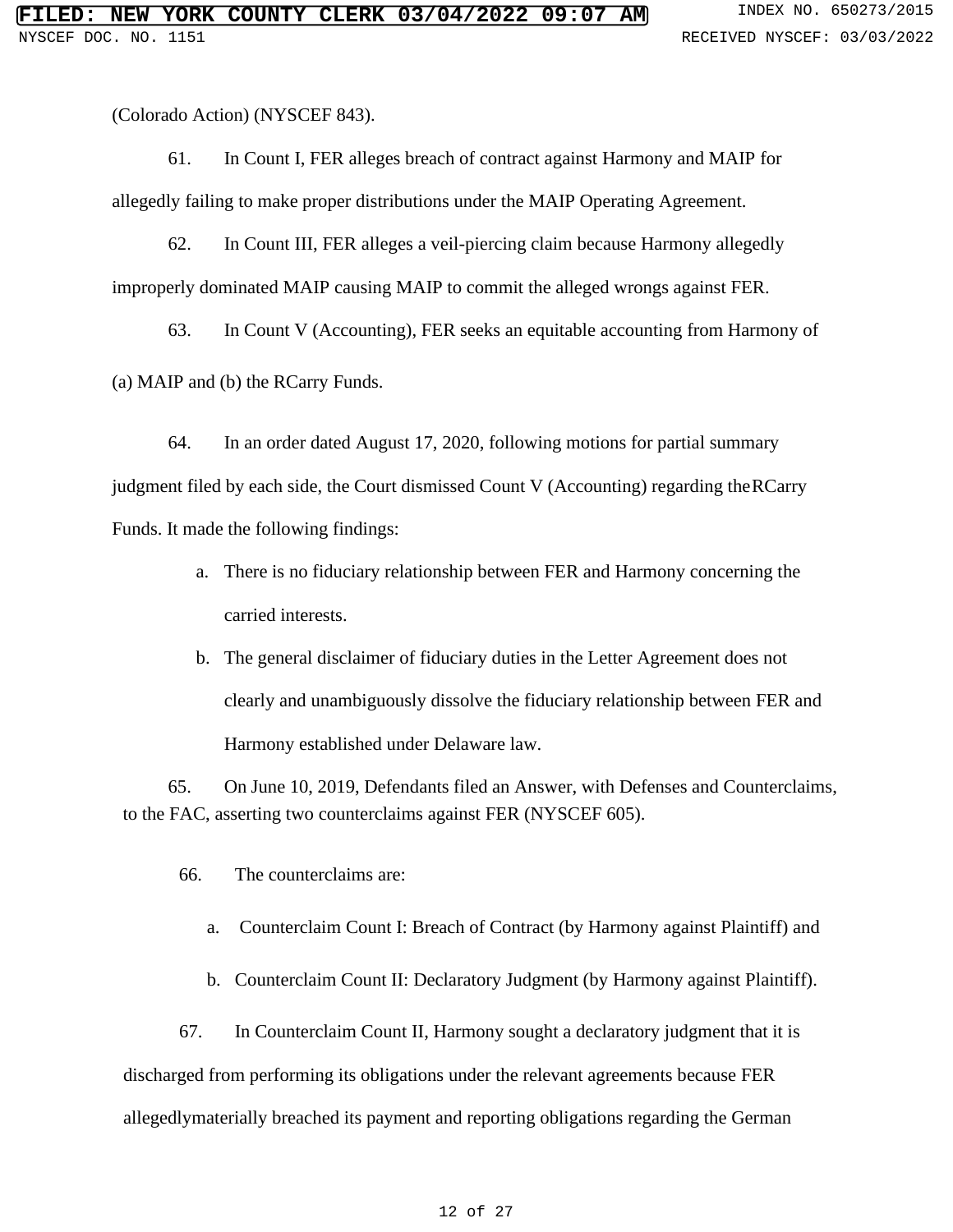Funds under theLetter Agreement and Addendum.

68. In an order dated August 17, 2020, following motions for partial summary judgment filed by each side, the Court dismissed Counterclaim Count II as to Madison International Liquidity Fund, LLC, but not as to Madison International LiquidityServices, LLC. It made the following findings:

- a. Ronco did not earn carried interest from Madison International Liquidity Fund.
- b. Ronco did not earn carried interest from Madison International LiquidityServices, LLC Tranche I or Tranche II.
- c. Ronco did earn carried interest from Madison International Liquidity Services,LLC Tranche III.
- d. Breach of the reporting obligations under the Letter Agreement is not material.

69. In a Decision + Order on Motion entered on February 5, 2020, the Court denied defendants' motion to vacate a prior order denying Defendants' request to extend expert disclosure to permit the substitution of their expert (NYSCEF 758). The Appellate Division affirmed (*First Equity Realty v Harmony Group, II*, 187 AD3d 458 [1st Dept 2020]).

70. The Court held a non-jury trial on June 1-2, 2021. Thereafter the parties submitted post-trial memoranda and proposed judgments. Based on the evidence admitted at trial, the Court makes the following Findings of Fact and Conclusions of Law.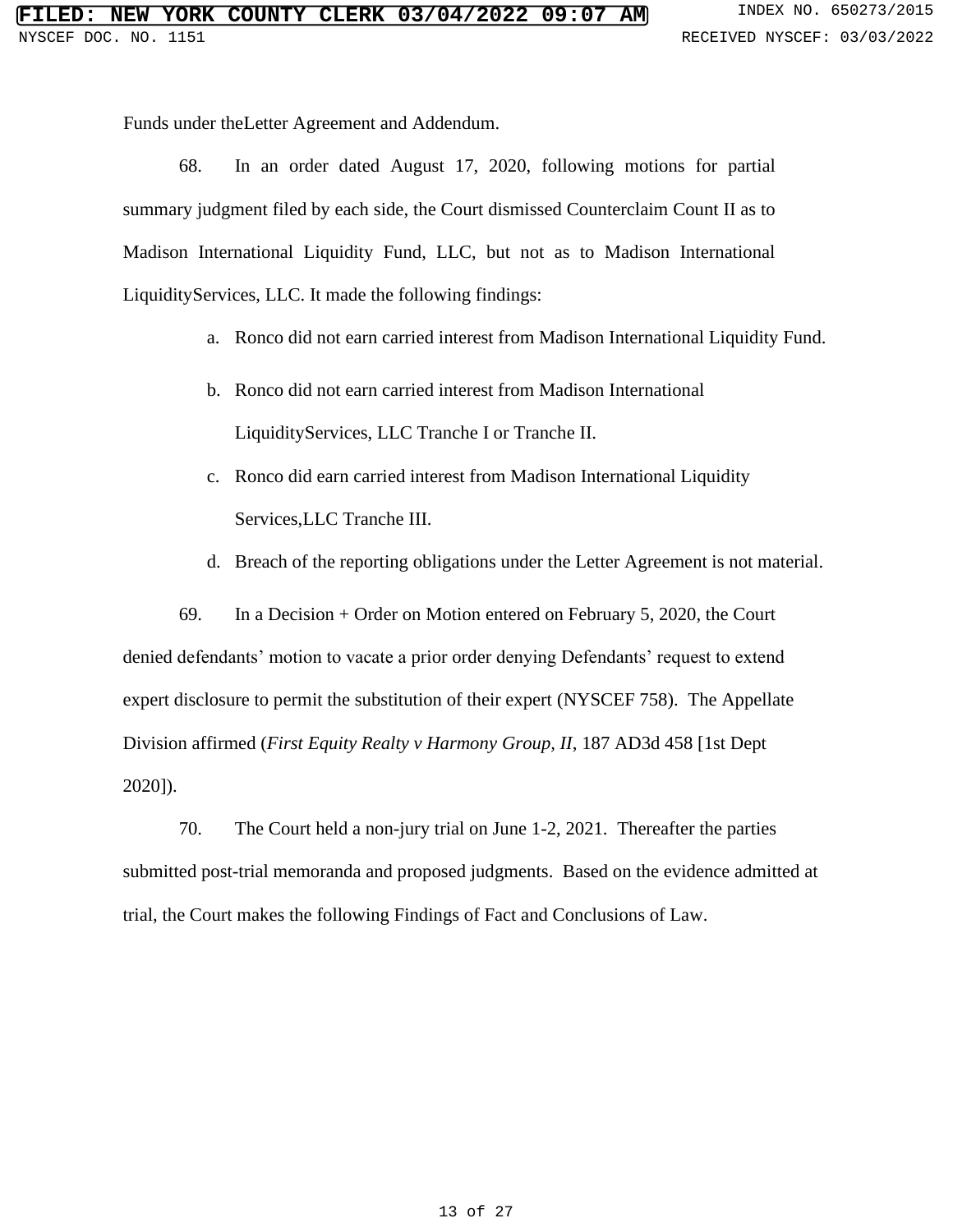#### **FINDINGS OF FACT**

#### **FER'S CLAIMS**

71. The nub of FER's various claims is that Harmony and MAIP (under Mr. Gordon's direction) improperly withheld distributions that should have been paid to FER from 2002 through 2013. Based on the evidence, the claims can be divided into two time periods during which disputed distributions were made: 2002-2008 and 2009-2013. As shown below, FER does not assert a claim with respect to 2007 distributions (indeed, they acknowledge an over-distribution to FER during that year) and a de minimis underdistribution in 2008.

72. The gravamen of the claim for the 2002-2008 period is that FER received a lower percentage of MAIP distribution than the 40% to which it was contractually entitled.

73. For the 2009-2013 period, the claim is that distributions were withheld from FER *entirely*. During that period, FER continued to receive K-1s from MAIP indicating that FER maintained a 40% interest in profits, leading Mr. Dickerman to believe that no distributions were made during those years to *either* party. In fact, distributions were being made to Harmony, while MAIP's distributions were withheld at Mr. Gordon's direction. Upon MAIP's liquidation in 2012, Harmony received the distributions that had been withheld from FER.

| Year | <b>FER's Under-</b><br><b>Distribution</b> |
|------|--------------------------------------------|
| 2002 | \$896,482                                  |
| 2003 | \$377,921                                  |
| 2004 | \$540,846                                  |

74. FER asserts damages, on a year-by-year basis, as follows: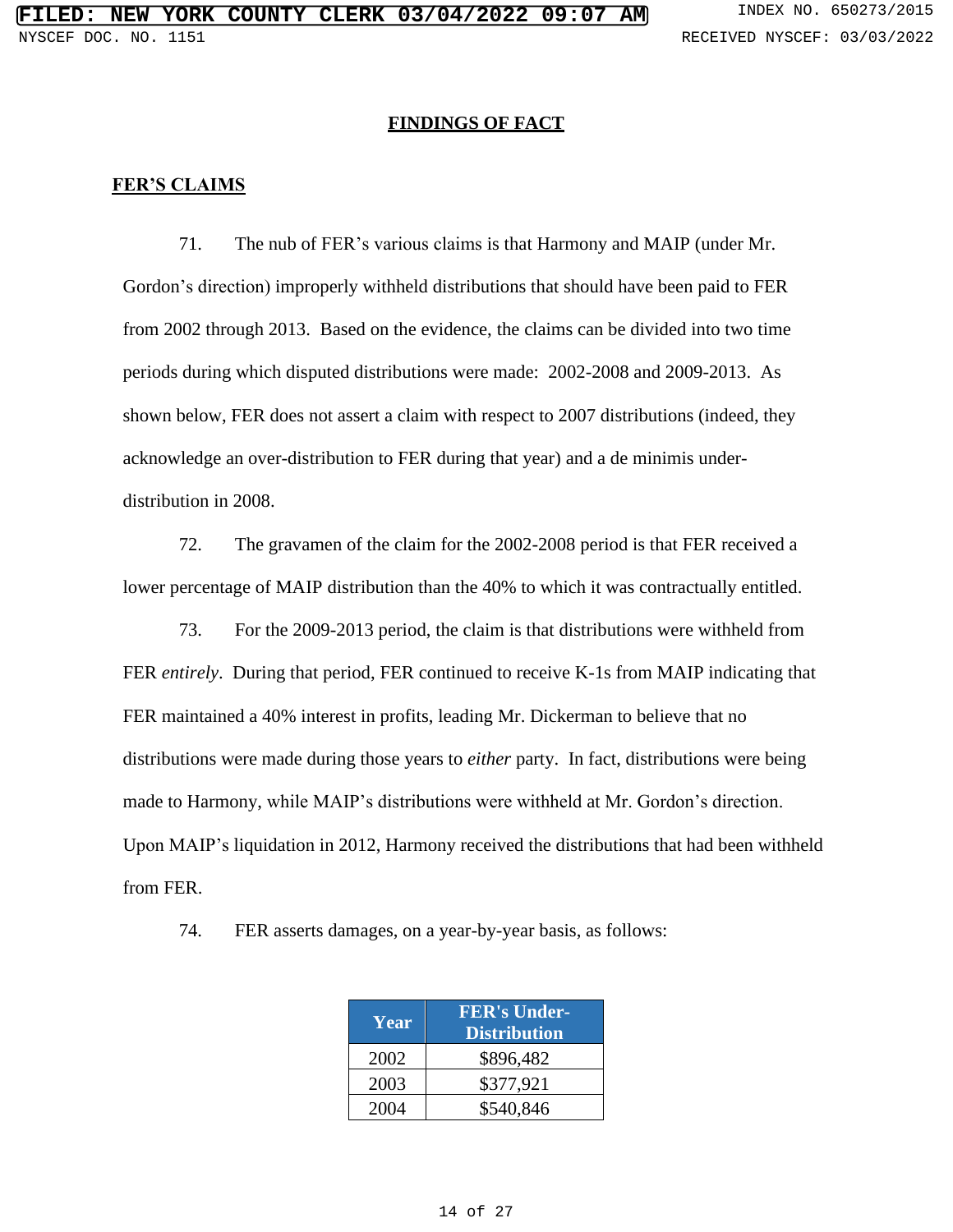| 2005         | \$163,401   |
|--------------|-------------|
| 2006         | \$355,069   |
| 2007         | \$(171,916) |
| 2008         | \$1,683     |
| 2009         | \$181,632   |
| 2010         | \$21,032    |
| 2011         | \$17,568    |
| 2012         | \$341       |
| 2013         | \$56,195    |
| <b>Total</b> | \$2,440,253 |

(Pl. Post-Trial Br. (NYSCEF 1111) at  $22$ ).<sup>1</sup>

# **A. 2002-2008**

76. The Court finds that FER failed to take reasonable and timely steps to inform itself as to the accrual of any claims it might have had against Defendants with respect to distributions made between 2002 and 2008. (As a practical matter, the challenged distributions occurred between 2002 and 2006.)

77. As noted above, FER had the contractual right under Paragraph 19 of the Letter Agreement to receive "all monthly, quarterly, and annual financial and other reports customarily prepared by Bryco and the MCM Companies that relate to any interest that [Dickerman], FER or Ronco have in any finds or other investment vehicles or in any other distributions, including a monthly management reporting package and 'back-end report' which will be sent by the last day of the following month" (JX 66 at 12). FER also had a right to receive a monthly accounting of all expenses deducted from any interest it had in any

<sup>&</sup>lt;sup>1</sup> According to Plaintiff's expert, Mr. Levin, FER should have received \$214,826 in cash distributions in 2007, but instead received \$386,742, for an apparent *surplus* of \$171,916. However, the prior year FER purportedly should have received \$355,069 but instead received zero. Distributions in 2008, in the midst of the financial crisis, were minimal (NYSCEF 870 at 29).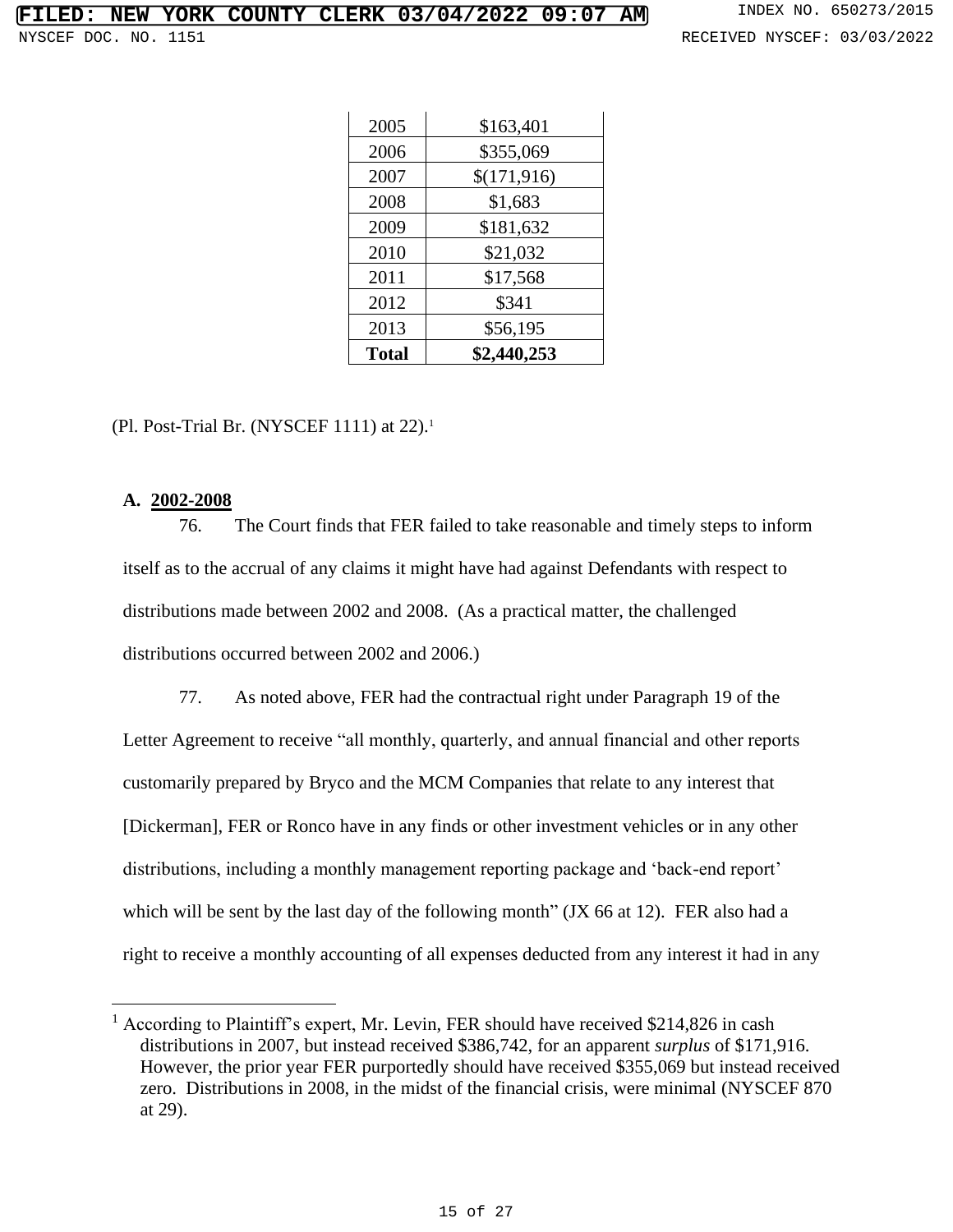funds or investment vehicles, as well as "tax information and tax projections comparable to that prepared by Bryco for [Mr. Gordon]" (*id*). FER also had the right to audit the reports furnished by Defendants, and the right to "participate, in a non-voting consultative capacity, in any quarterly portfolio management reviews relating to any interest that [Mr. Dickerman], FER or Ronco have in any funds or investment vehicles and will be notified not less than five days prior to such meetings as to their time and location" (*id*).

78. As the former COO of MAIP, Mr. Dickerman knew exactly what to ask for to keep track of FER's investments as they proceeded toward events triggering distribution. Instead, the record shows, he paid little attention to the information that was provided, and failed to request the information to which he was contractually entitled. To the extent Defendants failed to provide certain information that was required under the Letter Agreement, Mr. Dickerman was or should have been aware of that failure – and his entitlement to substantial information – well before January 30, 2009 (*i.e.*, more than six years before filing suit). For reasons not adequately explained at trial, he did not pursue that information until 2014.

79. Mr. Dickerman's assertion that he was at an information disadvantage because Mr. Gordon and his MAIP staff relocated from New York is unpersuasive. He continued to communicate with MAIP staff and was able to freely request and receive financial information. He did not require daily in-person contact to keep abreast of MAIP's activities, particularly given his contractual rights and familiarity with the business and MAIP's accounting personnel.

80. Prior to 2008, Defendants did not mislead Mr. Dickerson as to MAIP's operations or distribution of proceeds.

#### 16 of 27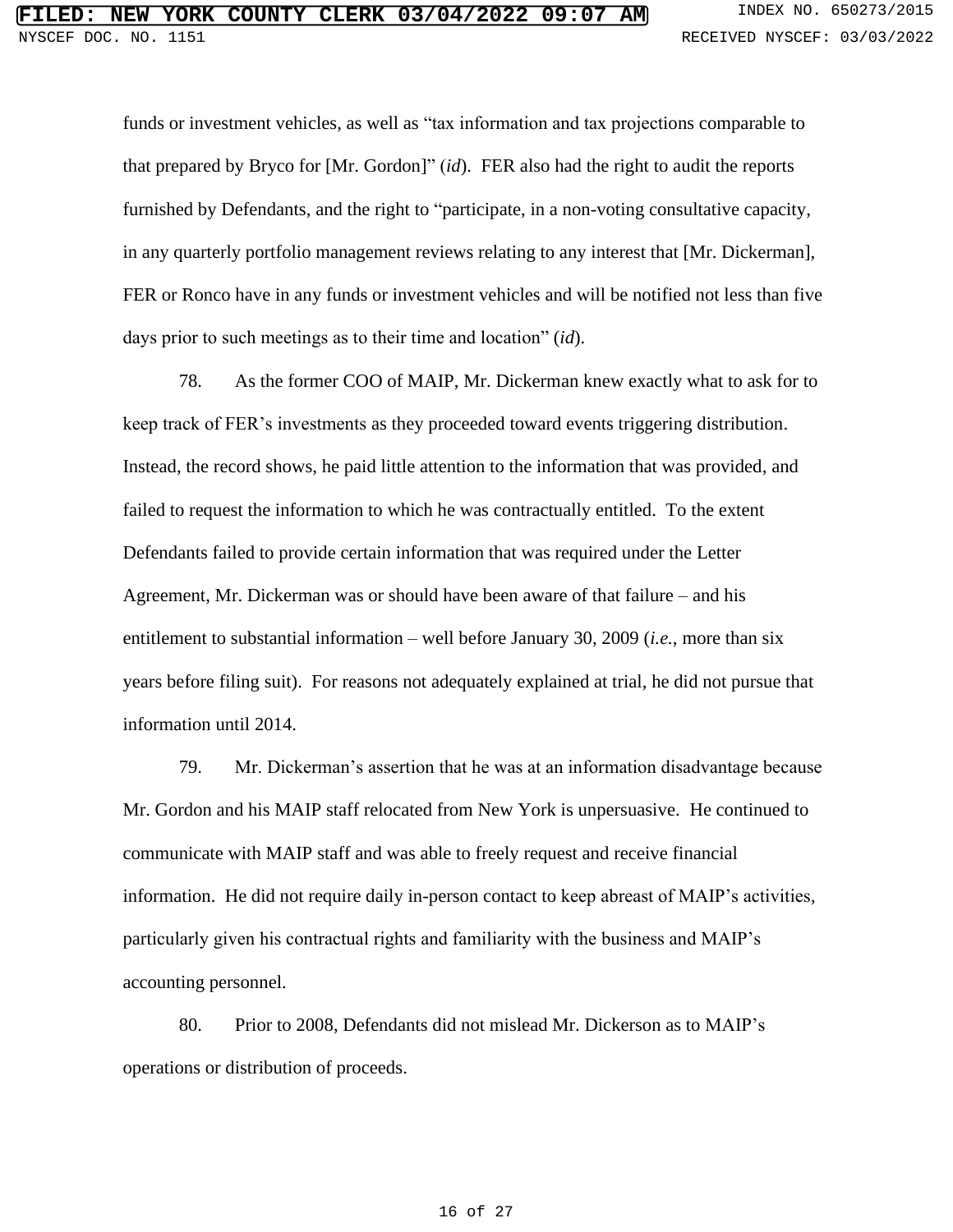81. The evidence did not establish that Defendants engaged in grossly negligent or willful misconduct with respect to the allocation of distributions between FER and Harmony from 2002 through 2008. Indeed, the evidence introduced at trial with respect to MAIP distributions from 2002 through 2008 was quite thin. The only witness called by Plaintiff at trial on this point was an expert (Mr. Levin), who reviewed MAIP's annual tax returns and concluded that because FER did not receive 40% of the total distributions made during each year (after taking into account certain adjustments based on transactions between the parties), FER must have been shortchanged. The information upon which that analysis was based was available to FER prior to January 30, 2009.

82. While Mr. Levin's analysis was logical, and suggests the possibility that some distributions may have been misallocated, it does not address the facts and circumstances relevant to any particular distributions, which in turn were based on particular transactions and potential offsets and expenses. The Court cannot conclude, based solely on the aggregated data in the tax returns, whether FER was shortchanged on distributions between 2002 and 2008 or, if so, by how much. Accordingly, the Court concludes that FER failed to prove this claim by a preponderance of the evidence.

#### **B. 2009-2013**

83. By contrast, the evidence established that at some point in late 2007 or early 2008 Mr. Gordon made an affirmative decision to *suspend* distributions to FER, which impacted distributions made between January 2009 and December 2013, within the 6-year statute of limitations period prior to filing this action. That decision was willful and plainly in breach of contract.

84. Although the record is murky, the Court finds that it is most likely that while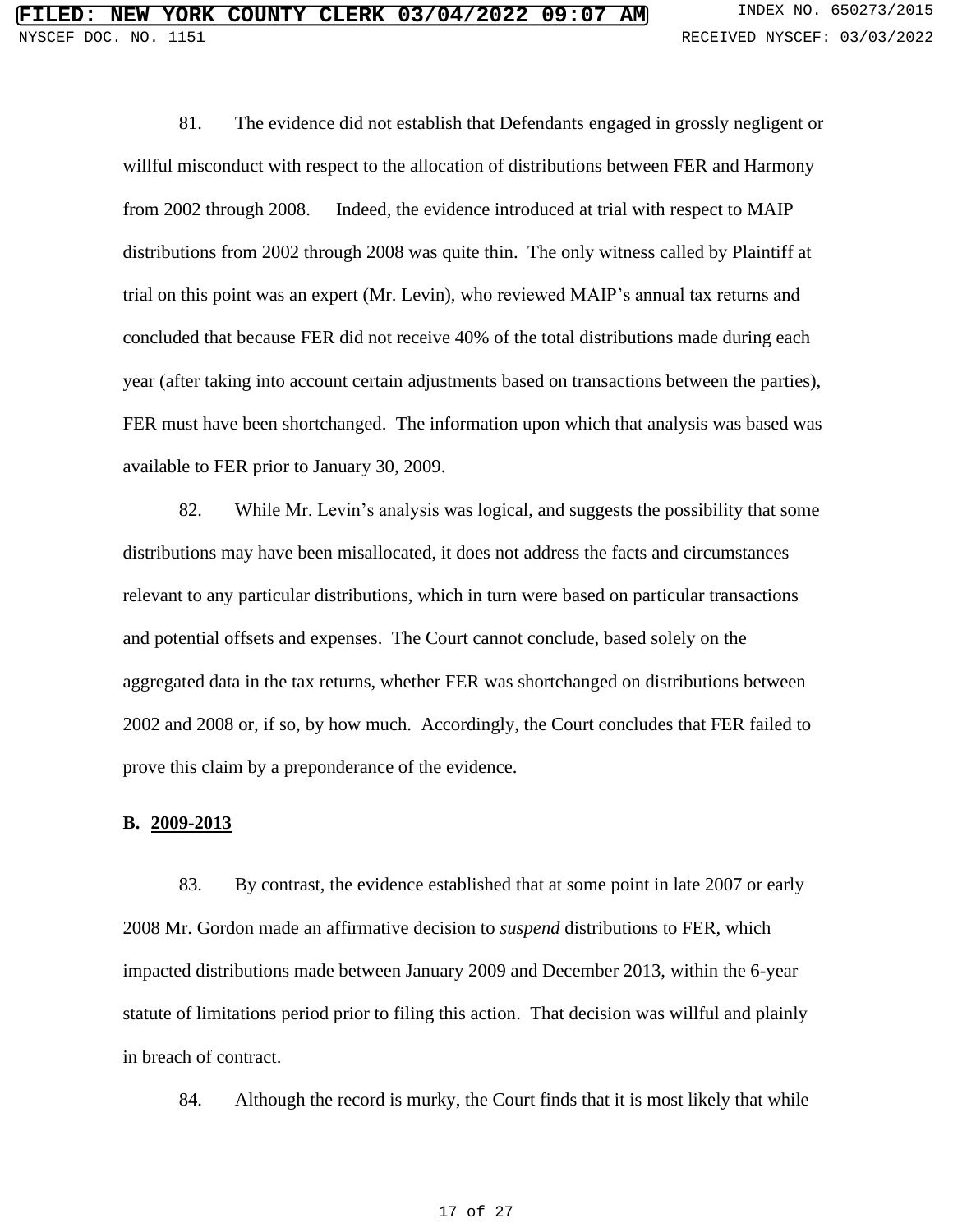Mr. Gordon had some discussions during 2007 with respect to this issue, it did not result in any actual withholding of distributions until 2009. As noted above, there were only de minimis distributions in 2008, and an apparent over-distribution to FER in 2007.

85. Mr. Gordon explained that the suspension of distributions was intended to be temporary, until it could be determined whether FER and Mr. Dickerman had failed to make required carried interest payments to Harmony with respect to German Fund Ronco investments. The plan, according to Mr. Gordon, was to release those funds to FER once the matter was sorted out.

86. Even assuming such self-help suspension of distributions was permitted under the parties' agreement (it was not), Mr. Gordon conceded that upon MAIP's liquidation the "suspended" distributions improperly were paid *to Harmony*, though he testified that was done without his knowledge or approval.

87. Defendants concede in their Post-Trial Reply Brief that "Plaintiff's Count I should be granted as to January 1, 2009, to December 31, 2013 and FER awarded \$274,743, with statutory interest" (NYSCEF 1150 at 3).

88. The Court finds that, based on the unrebutted testimony of Plaintiff's expert, the actual amount of net withheld distributions for the 2009-2013 period is \$276,768, as follows: 2009 (\$181,832); 2010 (\$21,032); 2011 (\$17,568); 2012 (\$341); and 2013 (\$56,195) (NYSCEF 870 at 29).

#### **HARMONY'S COUNTERCLAIMS**

89. Under the Letter Agreement, FER granted Harmony a carried interest in certain investment vehicles called the "German Funds." [\(JX2](https://iapps.courts.state.ny.us/nyscef/ViewDocument?docIndex=Y9_PLUS_zkD6r4fvG00A414j60w==) ¶13.) Following this Court's decision on the parties' motions for partial summary judgment, the only issue for trial on

#### 18 of 27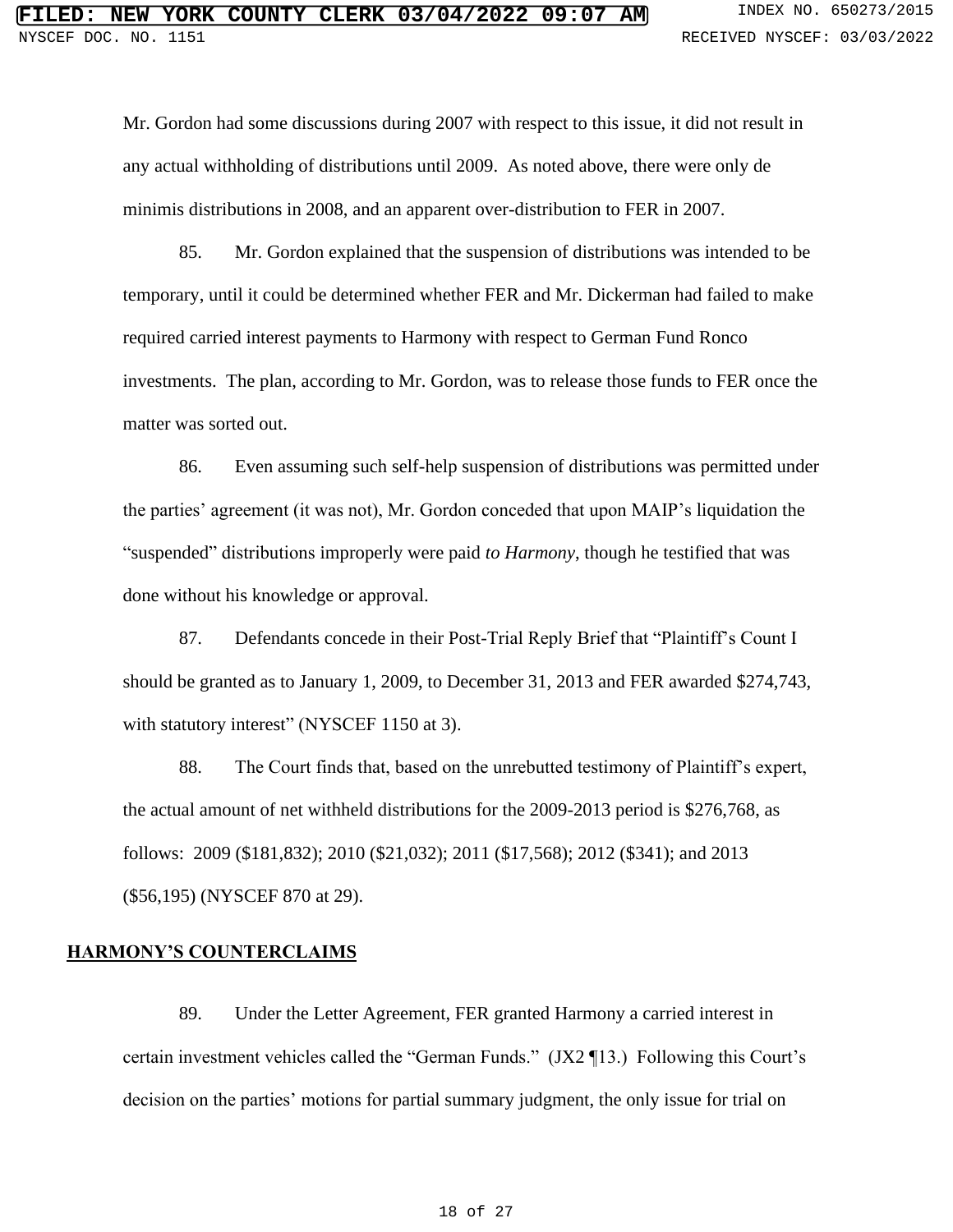Harmony's counterclaim was whether FER owed Harmony carried interest related to MILS Tranche III [\(NYSCEF 812](https://iapps.courts.state.ny.us/fbem/DocumentDisplayServlet?documentId=Jyh9VfBoDjGOFgf0YVyQng==&system=prod) at 25–30).

90. By Mr. Gordon's own admission, Harmony knew of FER's failure to report for years, and at the latest by 2007 [\(Gordon](https://iapps.courts.state.ny.us/nyscef/ViewDocument?docIndex=6Q8ehNkNJElcRBLU3QVlCA==)  $\P$  $103-04$ ; [PX2](https://iapps.courts.state.ny.us/nyscef/ViewDocument?docIndex=WEwdB52ojEM5n_PLUS__PLUS_ifcm5sg==)  $\P$  $\P$  $41-42$ ). At that time, Mr. Gordon allegedly believed he was owed money [\(Gordon](https://iapps.courts.state.ny.us/nyscef/ViewDocument?docIndex=6Q8ehNkNJElcRBLU3QVlCA==) ¶105), but failed to bring a cause of action for damages until almost eight years later [\(JSSF](https://iapps.courts.state.ny.us/fbem/DocumentDisplayServlet?documentId=jd616kVKpjMXoXlj_PLUS_krgFg==&system=prod) ¶57).

91. With respect to its first Counterclaim, Harmony failed to prove by a preponderance of the evidence that FER improperly withheld carried interest payments from Ronco investments under the Letter Agreement. Very little evidence was introduced at trial about the Ronco "German Fund" investments to which Harmony asserts entitlement to a carried interest. The evidence was murky as to whether and to what extent capital was committed to those investments during the transition period set forth in the Letter Agreement, which might have triggered Harmony's entitlement to a share in later distributions. In short, the Court cannot conclude based on the evidence presented that FER was contractually obligated to pay Harmony a share of any Ronco distributions.

92. Specifically, Harmony failed to establish by a preponderance of the evidence that capital was committed to Tranche III before the conclusion of the Transition Period set forth in the Letter Agreement. Accordingly, it failed to prove that it was entitled to receive subsequent distributions relating to Tranche III.

93. Moreover, even assuming there had been a breach, Harmony did not establish its damages with credible evidence.

94. Finally, with respect to its second counterclaim, Harmony failed to establish by a preponderance of the evidence that it substantially performed under the relevant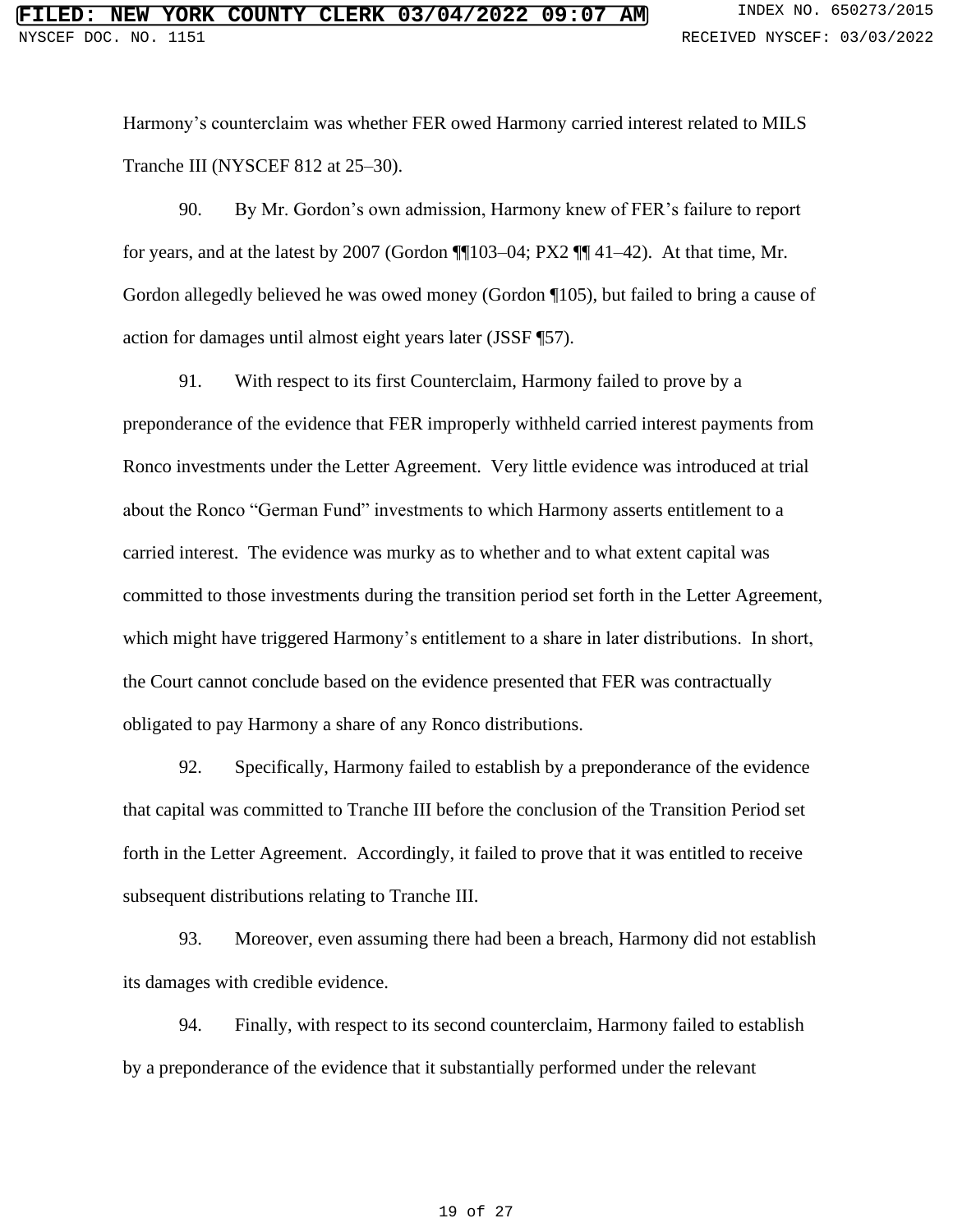agreements ,or that FER materially breached its obligations under the Letter Agreement and Addendum, or that Harmony's performance under the relevant agreements was discharged as a result of such breaches.

# **CONCLUSIONS OF LAW**

# **A. FER's Count I (Breach of Contract)**

To establish a claim for breach of contract under Delaware law, FER had to prove by a preponderance of the evidence: (1) existence of a contract, "whether express or implied," (2) "breach of an obligation imposed by that contract," and (3) "resultant damage" (*VLIW Tech., LLC. v Hewlett-Packard Co.*, 840 A2d 606, 612 [Del 2003]). There is no dispute that the MAIP Operating Agreement and the Letter Agreement are valid and binding contracts. The parties sharply dispute, however, the extent to which Defendants breached one or both agreements, the damages flowing from any such breach, and whether FER's claims are timely.

# **(i) FER's Claims Based On Distributions 2002-2008 Are Untimely**

New York law prescribes the statute of limitations even though Delaware law governs the LLC Agreement (*Portfolio Recovery Assocs., LLC v King*, 14 NY3d 410, 415–16 [2010]; *Martin v Julius Dierck Equip. Co.*, 43 NY2d 583, 588 [1978]). The statute of limitations on a breach of contract claim is six years (CPLR 213[2]). The "cause of action accrues when the contract is breached" (*Deutsche Bank Natl. Tr. Co. Tr. for Harborview Mtge. Loan Tr. v Flagstar Capital Markets Corp.*, 32 NY3d 139, 145 [2018]). Individual breaches of contract accrue each time a party breaches the contractual obligation (*Bulova Watch Co. v Celotex Corp.*, 46 N.Y.2d 606, 608 [1979]).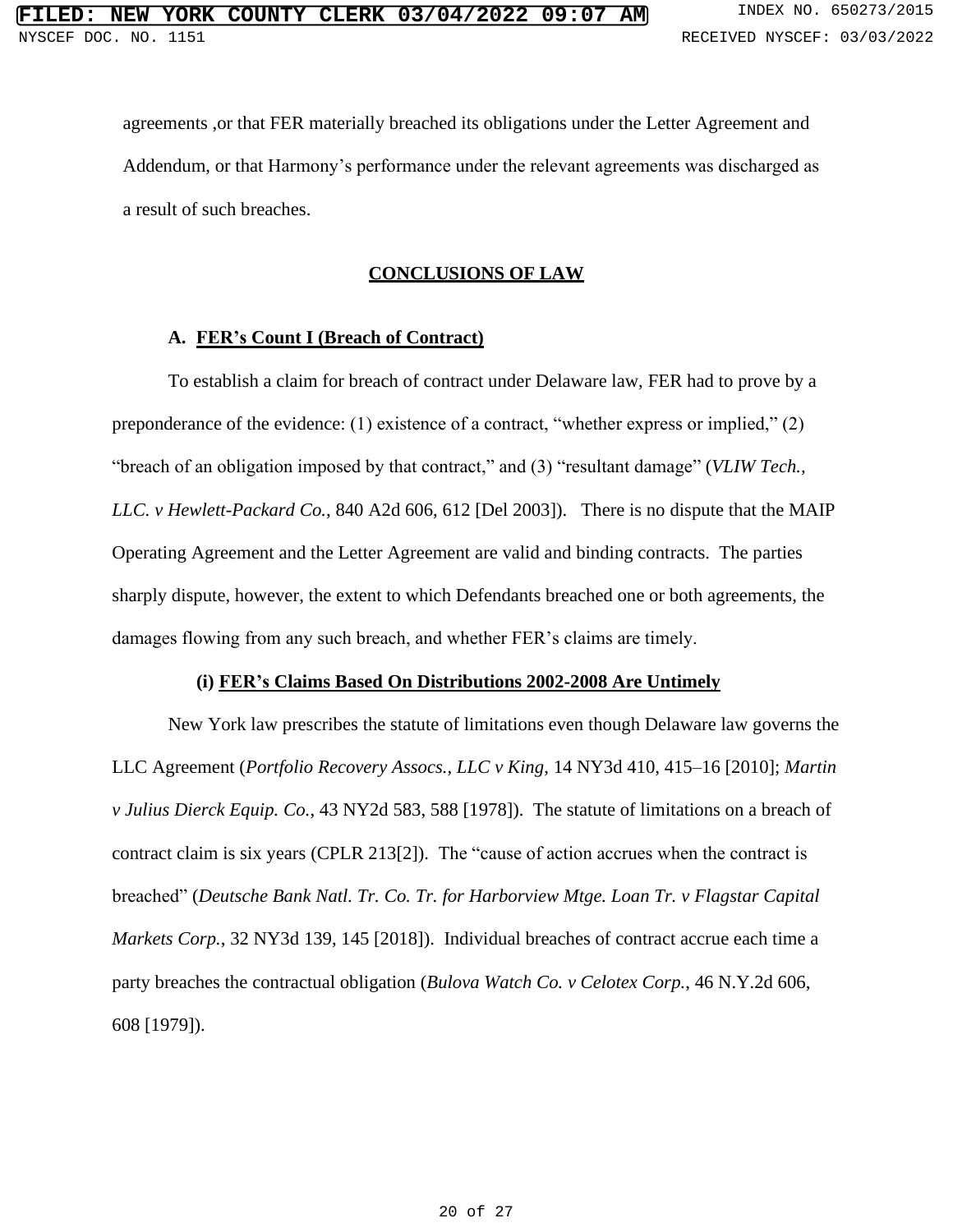Absent grounds for tolling the running of the six-year period, FER may not recover on Count I for any misallocated section 4.3 distributions paid to MAIP's members before January 31, 2009 (*i.e.*, six years prior to bringing this action). As a result, FER's claims with respect to improperly allocated distributions from 2003 through 2008 are barred unless FER can establish that the limitations period was tolled. FER argues that Defendants are equitably estopped from asserting a statute of limitations defense.

"Our courts have long had the power, both at law and equity, to bar the assertion of the affirmative defense of the Statute of Limitations where it is the defendant's affirmative wrongdoing . . . which produced the long delay between the accrual of the cause of action and the institution of the legal proceeding" (*Gen. Stencils, Inc. v Chiappa*, 18 NY2d 125, 128 [1966]). There are "two distinct theories of equitable estoppel": the first theory "precludes a party from asserting the statute of limitations as a defense where the party commencing the action or proceeding was 'induced by fraud, misrepresentations or deception to refrain from filing a timely [suit]'" and the second theory provides that, where "a fiduciary relationship exists and there are colorable allegations of concealment, the doctrine of equitable estoppel may apply to toll the statute of limitations" (*Matter of Thomas,* 124 AD3d 1235, 1240–41 [4th Dept 2015] [citations omitted]). "Where the defendant has a fiduciary duty to the plaintiff, the doctrine of equitable estoppel may be invoked based on the defendant's failure to disclose facts underlying the claim" (*N. Coast Outfitters, Ltd. v. Darling*, 134 AD3d 998, 999 [2d Dept 2015]; *see also Zumpano v Quinn*, 6 NY3d 666, 675 [2006] ["Where concealment without actual misrepresentation is claimed to have prevented a plaintiff from commencing a timely action, the plaintiff must demonstrate a fiduciary relationship . . . which gave the defendant an obligation to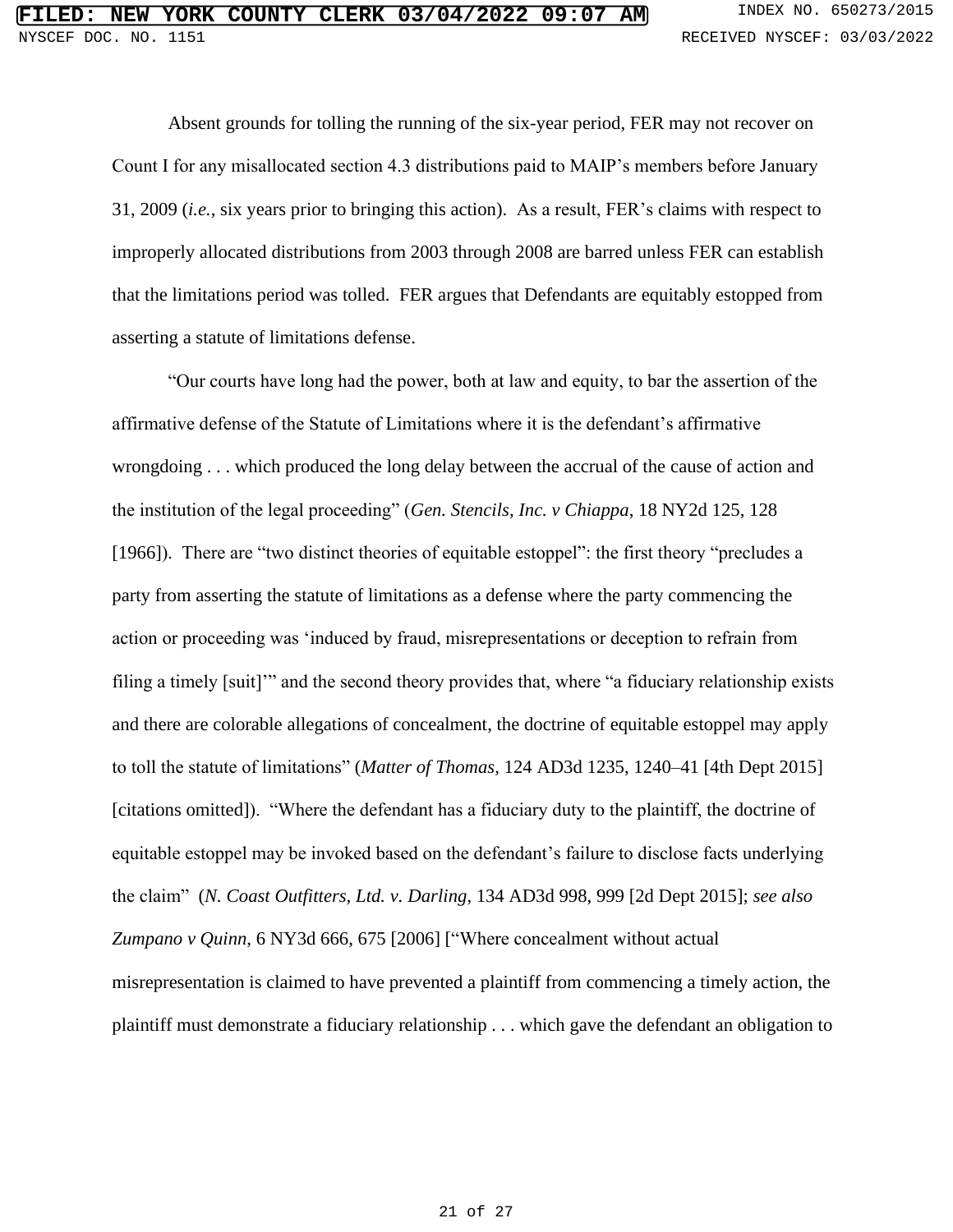inform him or her of facts underlying the claim"] [alteration in original] [quoting *Gleason v Spota*, 194 AD2d 764, 765 [2d Dept 1993]]).

The post-divorce legal relationship between FER and the Defendants defies easy categorization. On the one hand, FER is correct that Harmony (as manager of MAIP) owes FER fiduciary duties under the MAIP Operating Agreement, which does not by its terms opt out of Delaware's default rule with respect to fiduciary duties. Moreover, as the Court previously found, the disclaimer of fiduciary duties in the Letter Agreement does not clearly and unequivocally apply to Harmony's continued stewardship of the legacy pre-divorce businesses (NYSCEF 811 at 12). Indeed, the most natural reading of the disclaimer language is that it applied only to the forward-looking Bryco and Ronco businesses, and not to the legacy businesses. Accordingly, the Court rejects Defendants' contention that the Letter Agreement extinguished all fiduciary obligations with respect to Harmony's operation of MAIP and related entities.

On the other hand, FER and Mr. Dickerman are far from unsophisticated wards entitled to blind reliance on Mr. Gordon without looking after their own interests. At an operational level, Mr. Dickerman ran MAIP and its related businesses for years. He knew, as well as Mr. Gordon if not better, the specific investments and the records that would be needed to keep track of them and any associated distributions. That experience no doubt informed the terms of the Letter Agreement, which lay out in detail the information to which FER and Mr. Dickerman were entitled to receive to monitor their ongoing interests in MAIP and which gives FER the right to conduct an audit if anything was perceived to be amiss. In addition, Mr. Dickerman was well acquainted with the MAIP accounting staff, and was able to reach out to them to obtain information or ask questions.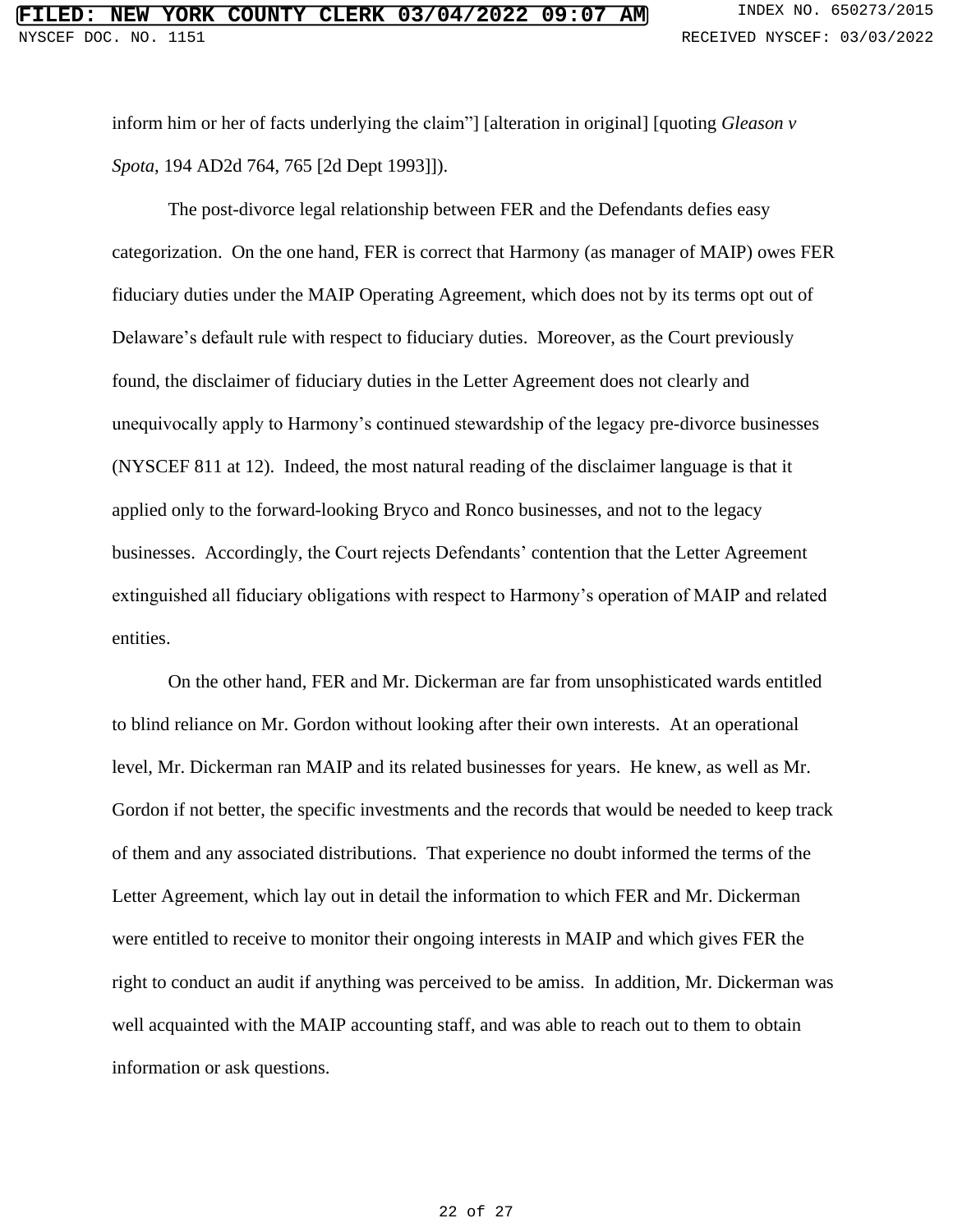The evidentiary record in this case might be significantly different if Mr. Dickerman had exercised reasonable diligence in tracking MAIP's financial performance, as it was his contractual right to do. As it stands, Plaintiff's expert felt limited to relying mainly of MAIP's tax returns rather than contemporaneous records supporting each challenged distribution. And indeed, even assuming the expert's analysis of tax returns could have been sufficient to establish a claim for breach of contract, the tax returns for the years in which material under-distributions are alleged (2002-2006) were readily available to Mr. Dickerman well before the statute of limitations expired.

Finally, Plaintiffs' reliance on Mr. Gordon's subsequent decision – in 2007 or 2008 – to suspend all distributions to FER is unavailing to trigger equitable estoppel for claims asserted with respect to the challenged distributions in prior years. First, the nature of the conduct that began in 2009 was qualitatively different than what is alleged for the prior years. Second, the same basic tax information that could have given rise to claims before and after 2009 was readily available to Mr. Dickerman throughout the entire period, and each breach triggered the running of a new limitations period.

In sum, FER has not met its burden of establishing that Defendants are equitably estopped from asserting a statute of limitations defense. Accordingly, the branch of Count I of the Complaint seeking damages for alleged under-distributions from 2002 through 2008 is dismissed. In any event, as noted above, FER failed to prove its claim by a preponderance of the evidence.

#### **(ii) FER Proved Its Claims Based On Withheld Distributions 2009-2013**

FER established, by a preponderance of the evidence, that Defendants breached the MAIP Operating Agreement by withholding and then paying to Harmony distributions totaling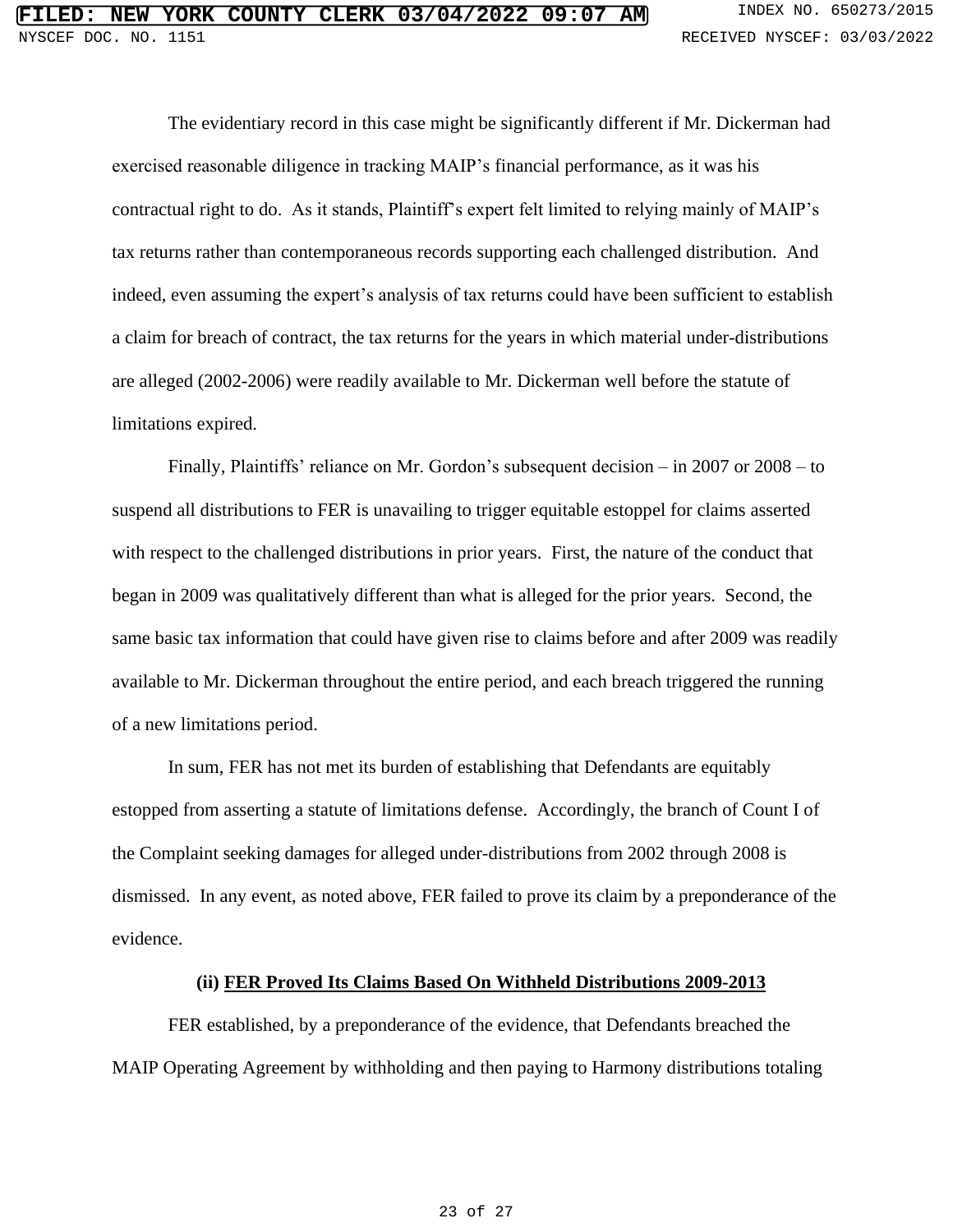\$276,768 between 2009 and 2013. Accordingly, FER is entitled to that amount plus prejudgment interest.

### **B. FER's Count V (Accounting)**

An accounting is an equitable claim (*Estate of Calderwood v ACE Group Intl. LLC*, 157 AD3d 190, 199 [1st Dept 2017]). In an accounting, "[t]he plaintiff must establish some basis for the obligation to account, the defendant is ordered to account, and the plaintiff then gets an order directing payment of the sum of money found due" (*Ederer v Gursky*, 9 NY3d 514, 525 [2007], citing Eichengrun, Remedying the Remedy of Accounting, 60 Ind LJ 463, 463 [1984–1985]).

In this case, FER does not seek to have the Court order an accounting. It argues instead that the Court should simply enter a judgment in FER's favor on its accounting claim based on the evidence introduced at trial (NYSCEF 1149 at 30 ["Here, FER has, through discovery, received all relevant financial records and an independent expert has determined the amount of money that Harmony should return to FER. On this record, the Court should enter a judgment in FER's favor on its claim for an accounting (Count V) in the amount of \$2,440,253"]). FER's accounting claim, which did not appear in its pleadings until its Fourth Amended Complaint, thus seeks the same damages as its claim for breach of contract (*id*. at 26 ["FER seeks this equitable remedy if, and only if, it cannot be made whole under its breach of contract claim"]).

Indeed, a separate accounting would be a futile exercise. The parties have already spent years in litigation, with the full CPLR discovery arsenal at their disposal. Both sides were sufficiently satisfied with the output of that process to declare ready for trial. Even assuming there are gaps in the available records, "ordering an accounting would not cure this shortcoming. To order an accounting that will not, and cannot, be complete or helpful serves no discernable [sic] purpose" (*Stone v Stant*, C.A. 890-VCN, 2010 WL 4926580, at \*2 [Del Ch Nov. 30, 2010]).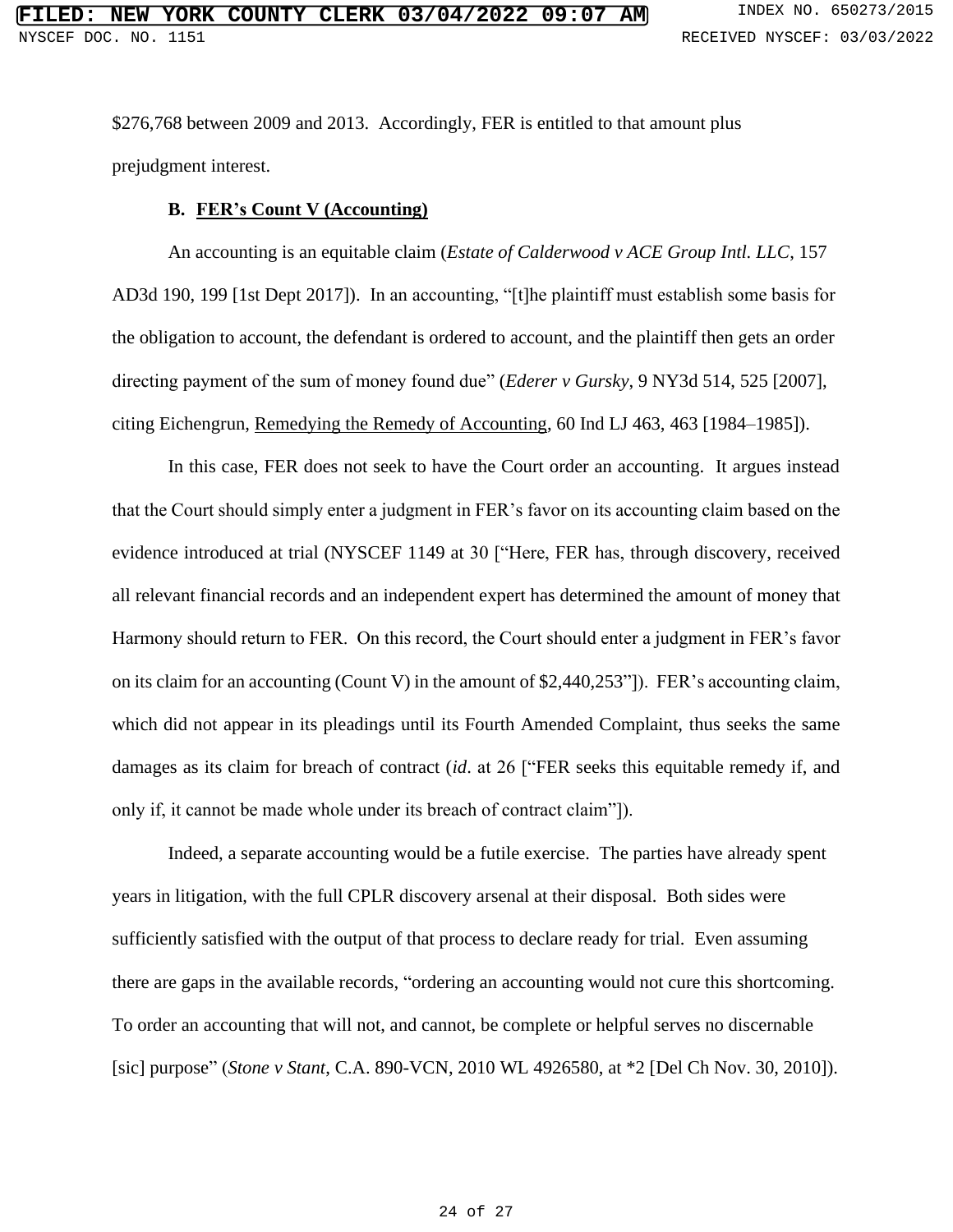Even assuming FER's accounting claim is not barred by the same statute of limitations defense that doomed its breach of contract claim, which the Court believes it is, $2$  the Court finds that the record is insufficient to permit an equitable accounting. As noted above, the evidence upon which FER relies – its expert's analysis of tax returns containing aggregated information rather than distribution-specific information – is insufficient to reach a reliable judgment as to whether FER was underpaid and, if so, by how much. Accordingly, the Court declines to exercise its equitable discretion to dictate through an accounting what FER could not obtain through its claim for breach of contract.

# **C. Harmony's Counterclaim 1 (Breach of Letter Agreement)**

As noted above, statute of limitations on a breach of contract claim is six years (CPLR 213[2]). "Individual breaches of contract accrue each time a party breaches the contractual obligation. Generally, any Statute of Limitations begins to run when a cause of action accrues. In New York, a breach of contract cause of action accrues at the time of the breach. '[T]he Statute runs from the time of the breach though no damage occurs until later'" (*Ely-Cruikshank Co., Inc. v Bank of Montreal*, 81 NY2d 399, 402 [1993] [citations omitted]).

Here, there is no question of equitable tolling. The Letter Agreement unambiguously disclaims any fiduciary duties between FER and Harmony with respect to "Ronco" activities.

<sup>&</sup>lt;sup>2</sup> Generally, the statutory limitations period on a claim for accounting against a fiduciary does not begin to run until there is an open repudiation of the fiduciary's obligation (*Homapour v Harounian*, 182 AD3d 426, 430 [1st Dept 2020]). In this case, the Court previously found that there was no evidence of "open repudiation" by Harmony or Mr. Gordon until 2014, and that therefore equitable tolling "may apply" (NYSCEF 812 at 23). However, based on the evidence at trial, the application of equitable tolling is not so simple in this case as a search of open repudiation. As noted above, FER and Mr. Dickerman had the clear right and opportunity to monitor their interests in MAIP's distributions but failed to do so. In those circumstances, the Court believes that equitable tolling should not apply to FER's accounting claim, which essentially is the same as its breach of contract claim. Accordingly, the accounting claim is barred by the six-year statute of limitations.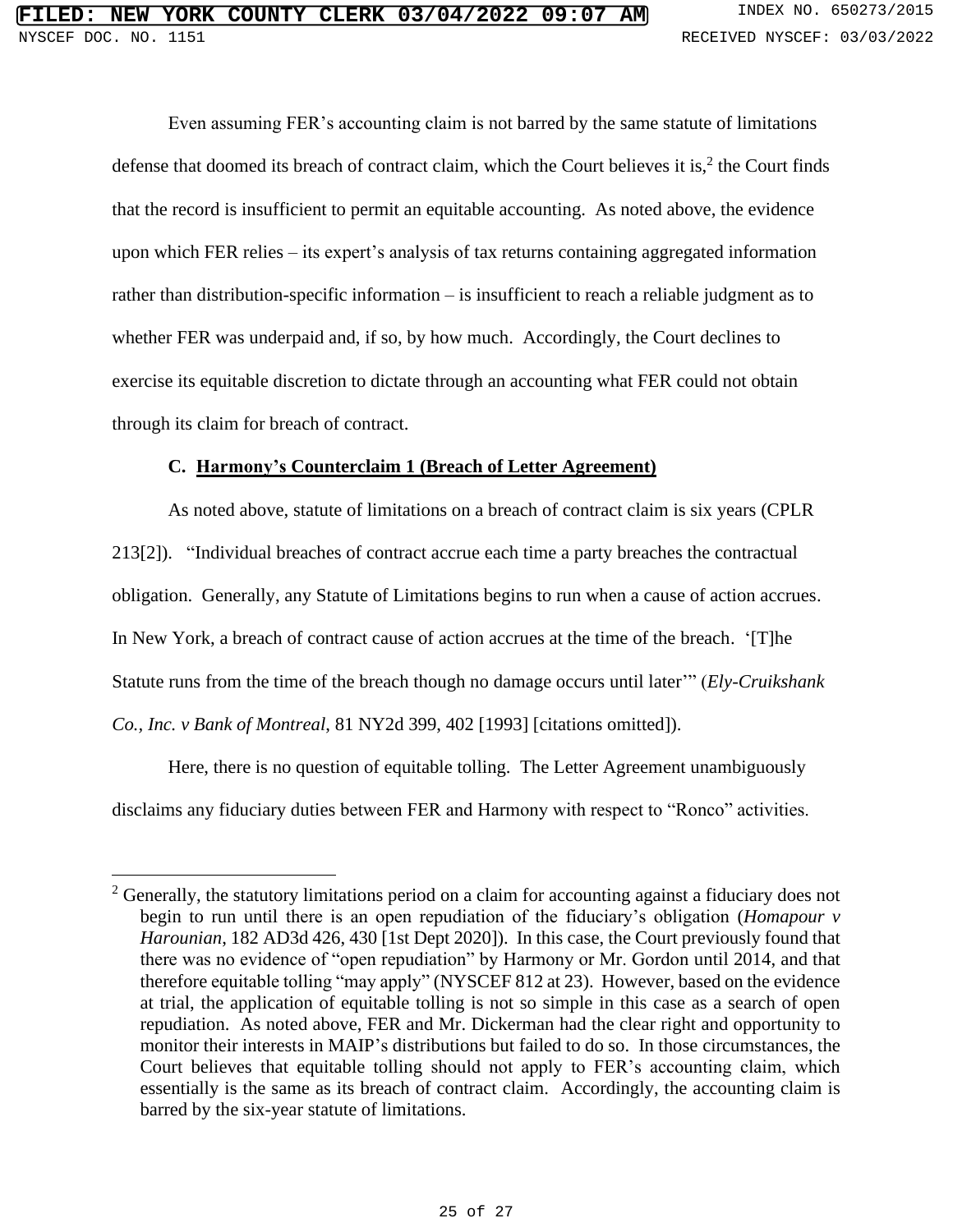Mr. Gordon claimed he had reason to believe (or at least suspect) by 2007 or latest 2008 that Harmony was entitled to distributions arising from FER's "German Funds" business, but failed to take action until 2015. He was, at a minimum, aware from the outset that he was not receiving the reports on Ronco businesses described in the Letter Agreement, but took no action to pursue that information or otherwise protect his or Harmony's alleged rights to distributions for well more than six years. The claim is dismissed as untimely.

Even if the claim had been timely, it was not adequately proven at trial. As described above, Harmony failed to prove by a preponderance of the evidence that FER improperly withheld carried interest payments from Ronco investments under the Letter Agreement. Accordingly, the claim fails on the merits as well.

### **D. Harmony's Counterclaim 2 (Declaratory Judgment)**

Finally, Harmony failed to prove its second counterclaim – seeking various forms of declaratory relief – by a preponderance of the evidence. Except for the findings above with respect to Harmony's improper retention of FER's distributions between 2009 and 2013, the evidence introduced at trial was insufficient for the Court to reach a conclusion as to either party's adherence to their respective contractual obligations. Accordingly, the Court does not believe it appropriate to enter a finding in either party's favor except as set forth above.

### **CONCLUSION**

Accordingly, based on the foregoing Findings of Fact and Conclusions of Law, it is

**ORDERED AND ADJUDGED** that the branch of Plaintiff's claim for breach of contract (count I) concerning damages from 2002 through 2008 is dismissed with prejudice; it is further

**ORDERED AND ADJUDGED** that Plaintiff has prevailed on the branch of its claim for breach of contract (count I) concerning damages from 2009 through 2013; it is further